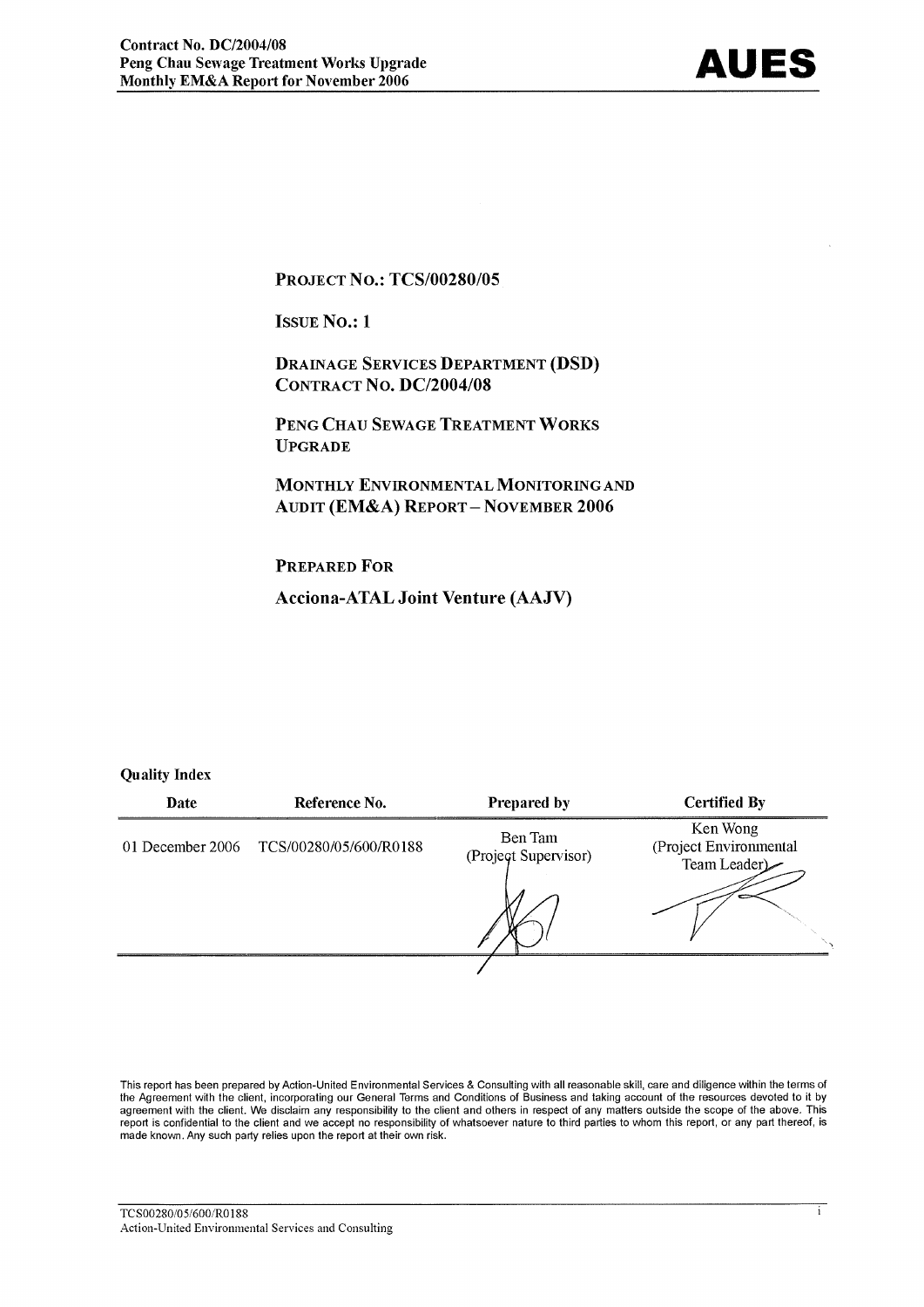

#### **BMT Asia Pacific Limited**

08 December 2006 Our Ref: 8261/0322

By Post/email

CDM International Inc.. 4305-12 Metroplaza Tower 1, 223 Hing Fong Road, Kwai Fong, Hong Kong

For the attention of Mr. Alfred Cheung

Dear Alfred,

#### RE: **EM&A MONTHLY REPORT - NOVEMBER 2006** Contract No. DC/2004/08 Upgrading of Peng Chau Sewage **Treatment Works**

With reference to the final version of the EM&A monthly report for October provided by ET on 6<sup>th</sup> 2006 December 2006  $E^{\prime}$ s ref∴ TCS/00280/05/600/R0188 Issue 1), we have no critical comments on the mentioned report.

Thank you for your kind attention and should you require any further information, please do not hesitate to contact the undersigned at 2241 9807.

Yours sincerely

Antony Wong Project Independent Environmental Checker RBR/anw

CC. **AAJV AUES** 

- Ir. William Chan/Ir. Mingo Li (by email) - Mr. Ken Wong (by email)

**BMT Asia Pacific Limited** 18th Floor Chun Wo Commercial Centre 23-29 Wing Wo Street Central, Hong Kong

環科顧問有限公司 香港中環永和街 23 至 29 號 俊和商業中心 18 樓

Tel/電話: (852) 2815 2221 Fax/傅真: (852) 2815 3377 Email/電郵: post@bmtasia.com.hk Web/網址: www.bmtasia.com.hk

J:\8261 - IEC for Peng Chau STW\Corr\L-322-ANW (Verification).doc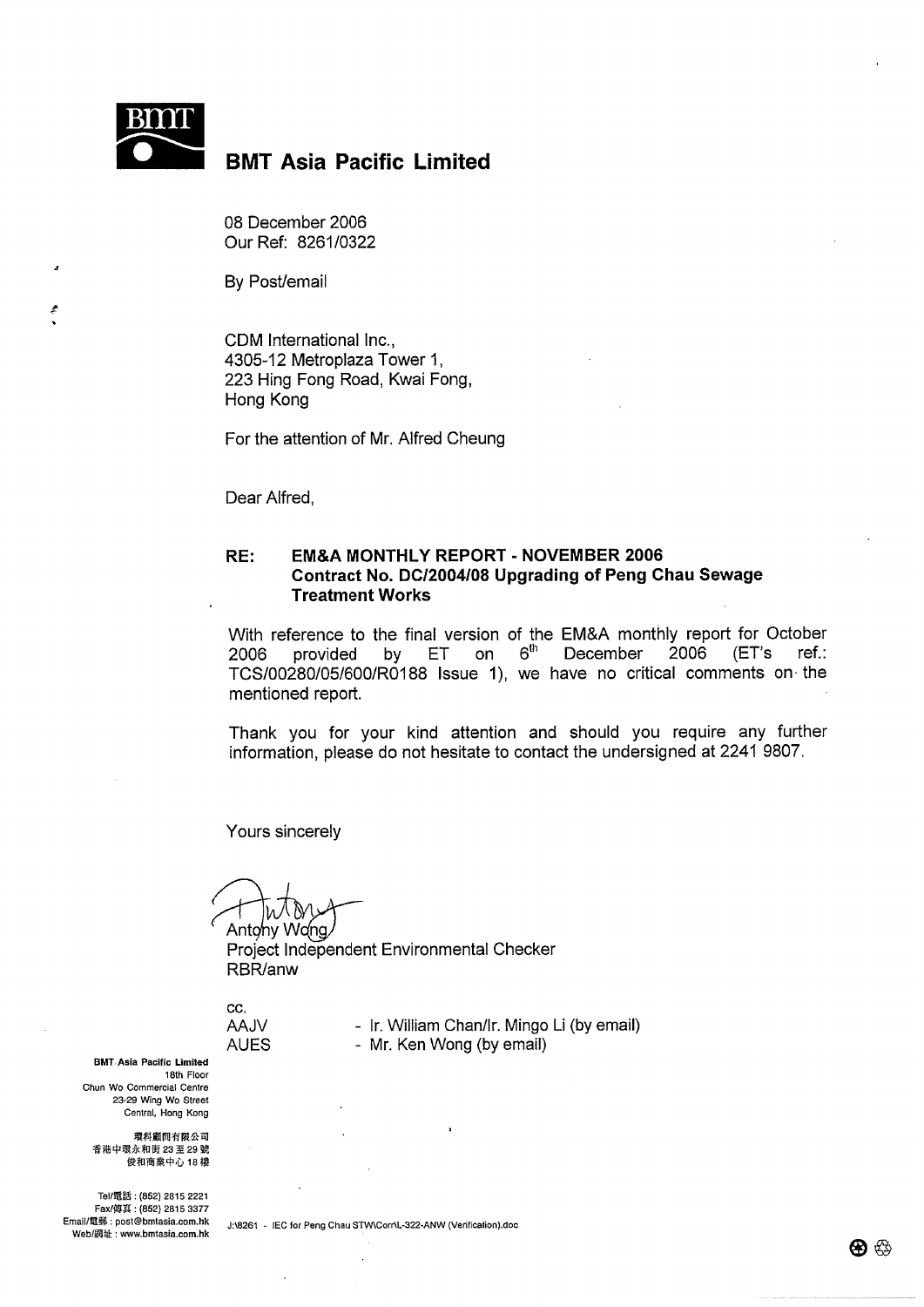#### **TABLE OF CONTENTS**

| 1.0  | Introduction                                          |                |
|------|-------------------------------------------------------|----------------|
| 2.0  | <b>Project Organisation and Construction Progress</b> | $\overline{2}$ |
| 3.0  | <b>Summary of Monitoring Requirements</b>             | 3              |
| 4.0  | <b>Impact Monitoring Methodology</b>                  | $\overline{4}$ |
| 5.0  | <b>Impact Monitoring Results</b>                      | 9              |
| 6.0  | <b>Waste Management</b>                               | 11             |
| 7.0  | Site Inspection                                       | 12             |
| 8.0  | <b>Environmental Complaint and Non-Compliance</b>     | 12             |
| 9.0  | <b>Implementation Status Of Mitigation Measures</b>   | 13             |
| 10.0 | <b>Impact Forecast</b>                                | 14             |
| 11.0 | Conclusions                                           | 14             |

#### **List of Tables**

- Table 2-1 Major Construction Activities in the Reporting Period
- Table 2-2 Summary of Valid Environmental Approval Documents
- Table 3-1 Summary of EM&A Requirements
- Table 3-2 Action and Limit Levels for Air Quality
- Table 3-3 Action and Limit Levels for Noise
- Table 3-4 Action and Limit Levels for Marine Water Quality
- Table 4-1 Locations of Air Quality and Noise Monitoring Stations
- Table 4-2 Locations of Marine Water Monitoring Stations
- Table 4-3 Monitoring Equipment Used in EM&A Program
- Table 4-4 Analytical Methods Applied to Marine Water Quality Samples
- Table 5-1 Summary of 24-Hr and 1-Hr TSP Monitoring Results
- Table 5-2 Summary of Noise Monitoring Results
- Table 6-1 Summary of Quantities for Waste Disposal
- Table 6-2 Summary of Quantities for Recycling Materials
- Table 8-1 Statistical Summary of Environmental Complaints

#### **List of Appendices**

- Appendix A Project Site Layout
- Appendix B Environmental Organisation Structure
- Appendix C Locations of Monitoring Stations
- Appendix D Equipment Calibration Certificates
- Appendix E Impact Monitoring Schedule
- Appendix F Graphical Plots of Air Quality and Noise Monitoring Results
- Appendix G Meteorological Data in the Reporting Period
- Appendix H Three-Month Rolling Program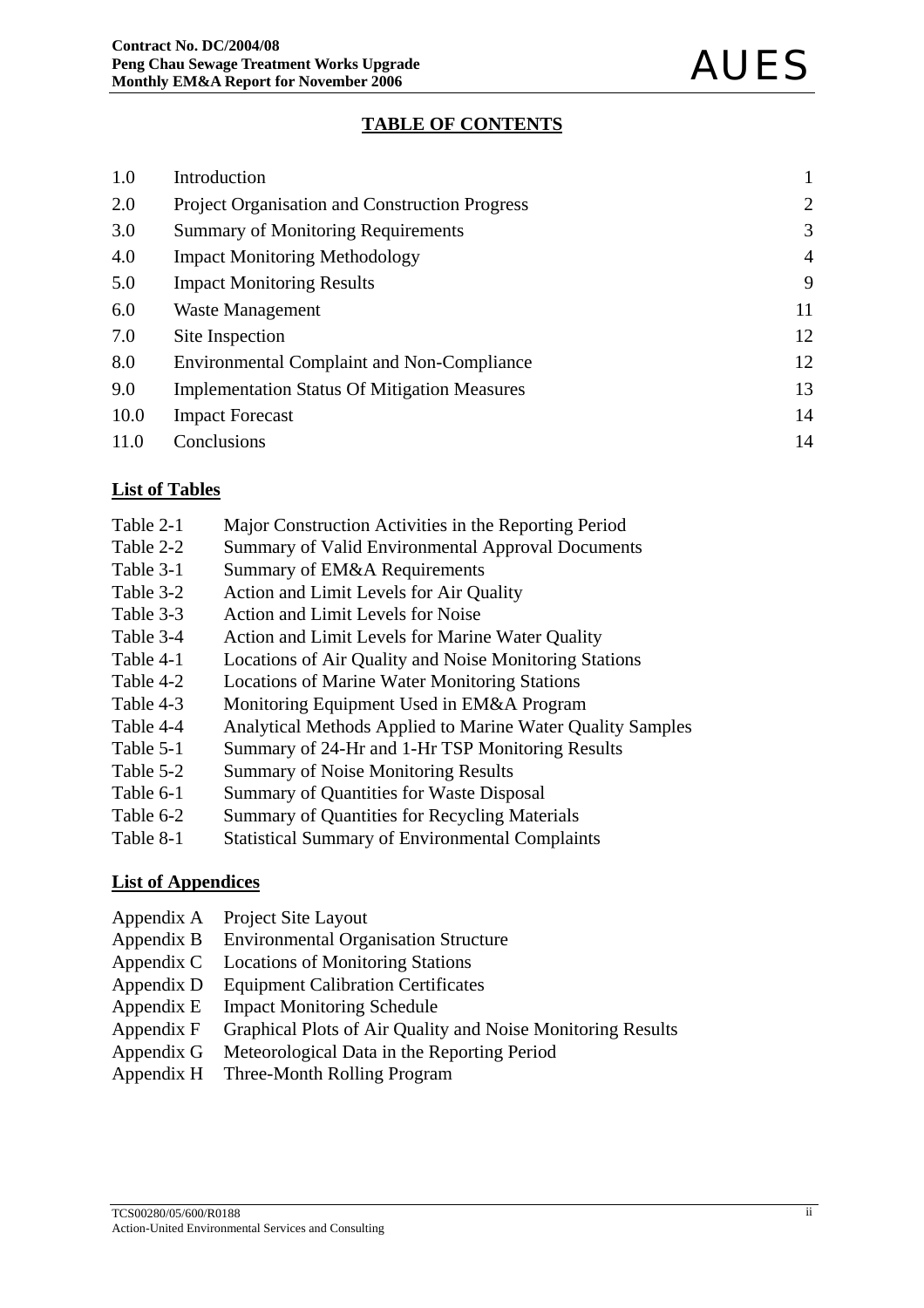#### **Executive Summary**

Acciona-ATAL Joint Venture (AAJV) has been awarded the DSD Contract DC/2004/08 (Project) for the Peng Chau Sewage Treatment Works Upgrade in May 2005. The Project requires an Environmental Monitoring & Audit (EM&A) program to be implemented by an Environmental Team (ET) throughout the contract period in compliance with the requirements as stated in the project Environmental Permit (EP-203/2004) and the Project EM&A manual.

Action-United Environmental Services and Consulting (AUES) has been commissioned by AAJV to be an independent environmental team (ET) to implement the EM&A program in compliance with the EP and the project EM&A Manual.

This report presents the results of the project EM&A program for the reporting month **November 2006** during the period from 26 October to 25 November 2006.

#### **EM&A Activities in the Reporting Period**

A summary of the monitoring activities in this reporting period is listed below:

| • 1-Hr TSP Monitoring   | 15 Events |
|-------------------------|-----------|
| • 24-Hr TSP Monitoring  | 5 Events  |
| • Noise Monitoring      | 5 Events  |
| • Site Inspection Audit | 4 Times   |

#### **Air Quality**

No exceedance in 1-Hr TSP and 24-Hr TSP measurements was recorded in this reporting period.

#### **Construction Noise**

No exceedance in construction noise measurements was recorded and no noise complaint was received in this reporting period.

#### **Water Quality**

Since all the marine based construction activities had been completed on 1 August 2006, post water monitoring was commenced on 2 August 2006 and completed on 1 September 2006 in accordance with Clause 4.32 of the EM&A Manual. All the measurement results at the control/impact stations were within the baseline range. The monitoring results were presented in the pervious Monthly EM&A Report (September 2006)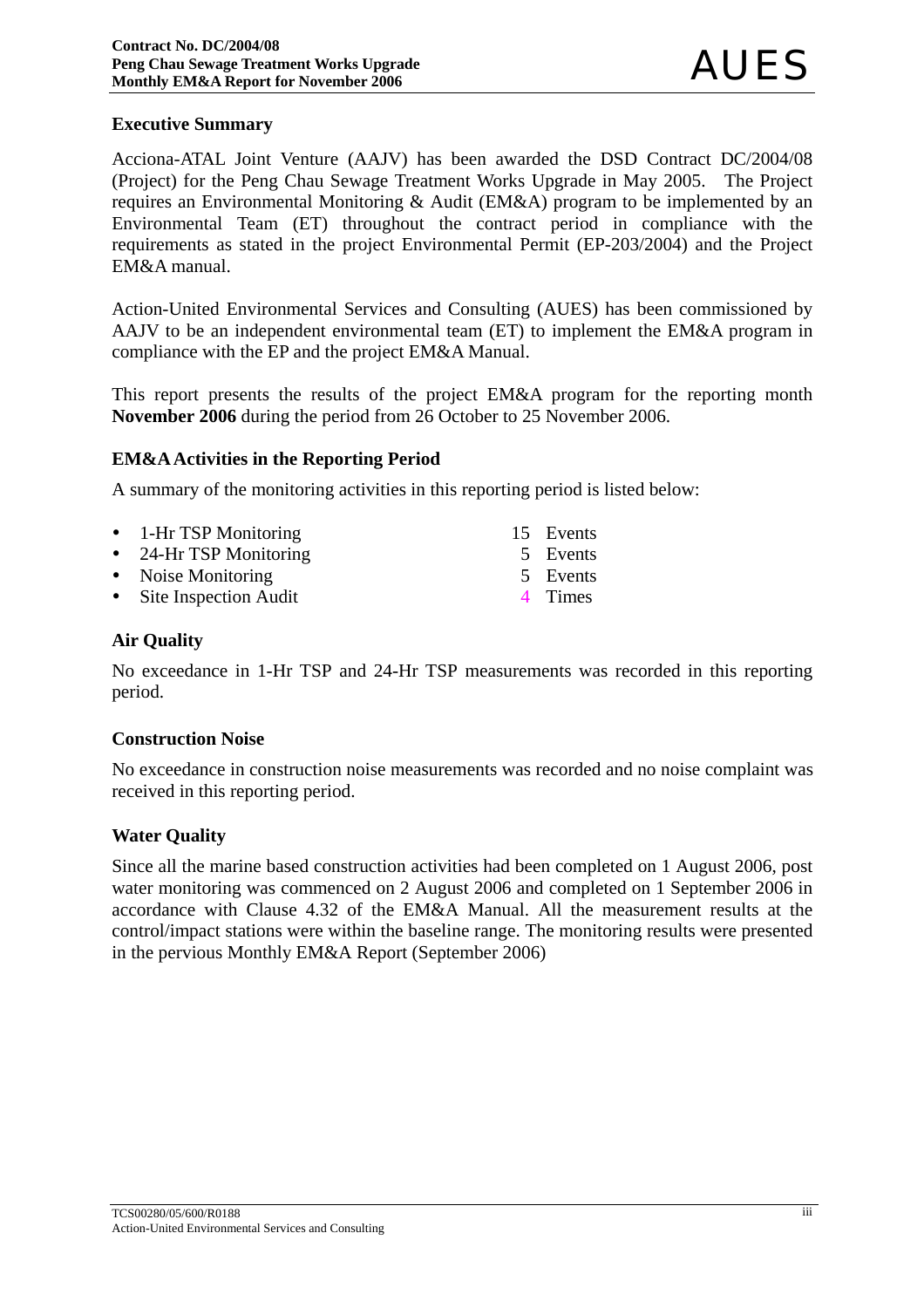#### **Summary of Monitoring Exceedances**

A summary of monitoring exceedances in the reporting period of air, noise and water quality monitoring are presented below:

| <b>Env. Quality</b> | <b>Parameters</b>   | Compliance % | <b>Investigation &amp; Corrective Actions</b> |
|---------------------|---------------------|--------------|-----------------------------------------------|
| Air Quality         | 1-hour TSP          | 100          | Not Required for 100% Compliance              |
|                     | 24-hour TSP         | 100          | Not Required for 100% Compliance              |
| <b>Noise</b>        | Leq (30min) Daytime | 100          | Not Required for 100% Compliance              |
| Water Quality*      |                     |              |                                               |

Note: \*No impact water quality monitoring was required since all marine based construction activities were completed on 01 August 2006.

#### **Environmental Complaints**

No environmental complaint was received in this reporting period.

#### **Environmental Summon**

No environmental summon was received in this reporting period.

#### **Future Key Issues**

The potential environmental impacts for this project generally include air quality, noise, water quality and construction waste. The contractor is to properly implement the required environmental mitigation measures as per the Implementation Schedule in the EM&A manual to ensure no significant adverse environmental impact arises from the construction works. The contractor was reminded to maintain good house-keeping throughout the construction period.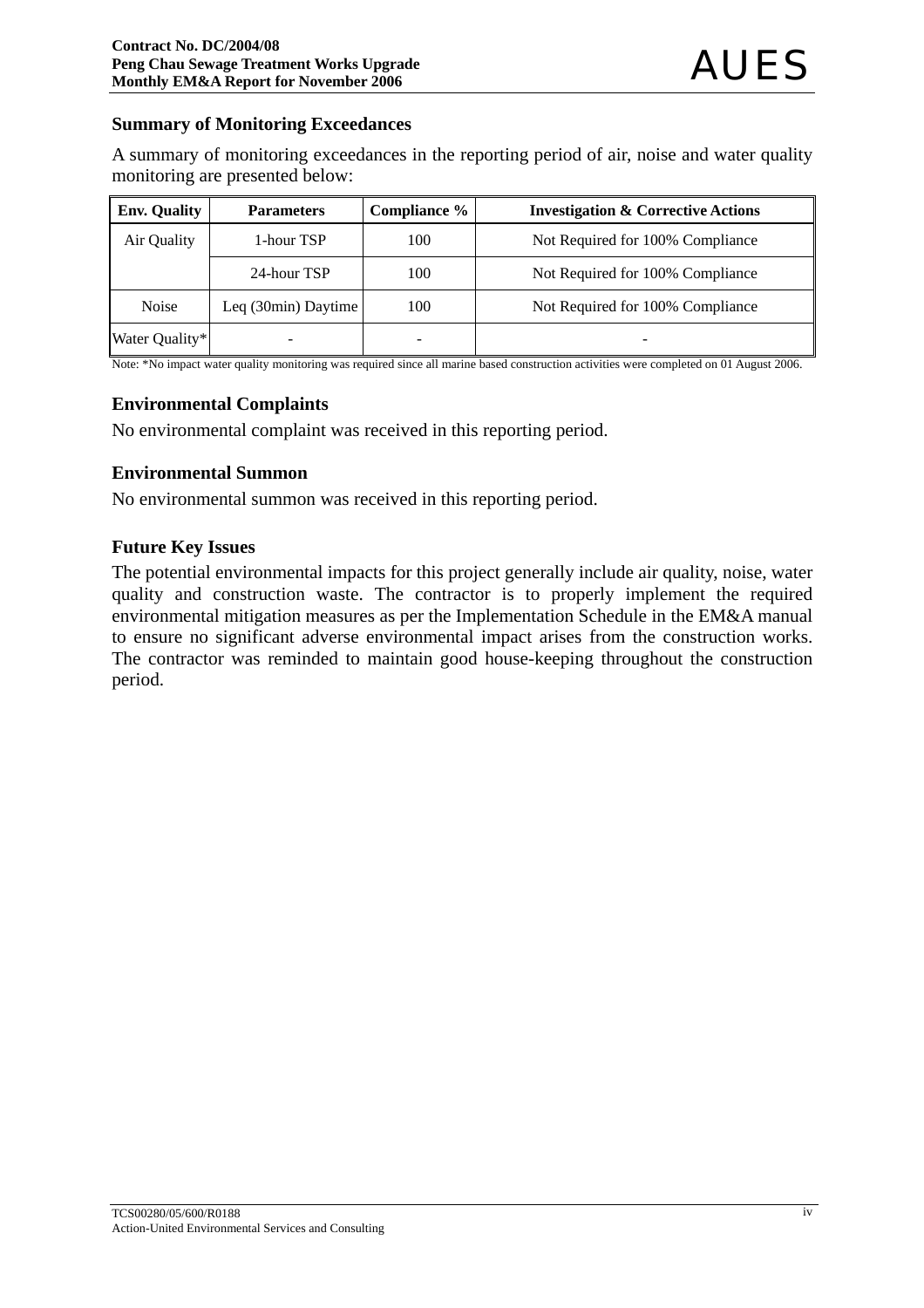#### **1.0 INTRODUCTION**

- 1.01 Acciona-ATAL Joint Venture (AAJV) has been awarded the DSD Contract DC/2004/08 (Project) for the upgrading of Peng Chau Sewage Treatment Works in May 2005. The Project requires an Environmental Monitoring & Audit (EM&A) program to be implemented by an Environmental Team (ET) throughout the contract period in compliance with the requirements as stated in the project Environmental Permit (EP-203/2004) and the project EM&A manual. The location of the project site is presented in **Appendix A**.
- 1.02 The works to be executed under this project mainly comprise the following:
	- Upgrade and reconstruct the existing Peng Chau Sewage Treatment Works (STW);
	- Construct an emergency overflow, storm tanks and submarine outfall;
	- Provide de-odourization facilities and associated sludge treatment facilities, and extend inlet pumping mains and construct an equalization tank;
	- Demolish the existing treatment facilities;
	- Construct sludge drying bed; and
	- Construct remaining works.
- 1.03 Action-United Environmental Services and Consulting (AUES) has been commissioned by AAJV to be the independent environmental team (ET) for implementation of the EM&A program in accordance with the requirements as set out in the EP and the project EM&A manual.
- 1.04 This report presents the results of the project EM&A program for the reporting month **November 2006** during the period from 26 October to 25 November 2006.

#### **Report Structure**

- 1.05 The EM&A report is structured into the following sections:
	- **Section 1** Introduction
	- **Section 2** Project Organization and Construction Progress
	- **Section 3** Summary of Monitoring Requirements
	- **Section 4** Monitoring Methodology
	- **Section 5** Monitoring Results
	- **Section 6** Waste Management
	- **Section 7** Site Inspection
	- **Section 8** Environmental Complaint and Non-Compliance
	- **Section 9** Implementation Status of Mitigation Measures
	- **Section 10** Impact Forecast and Monitoring Schedule
	- **Section 11 Conclusions**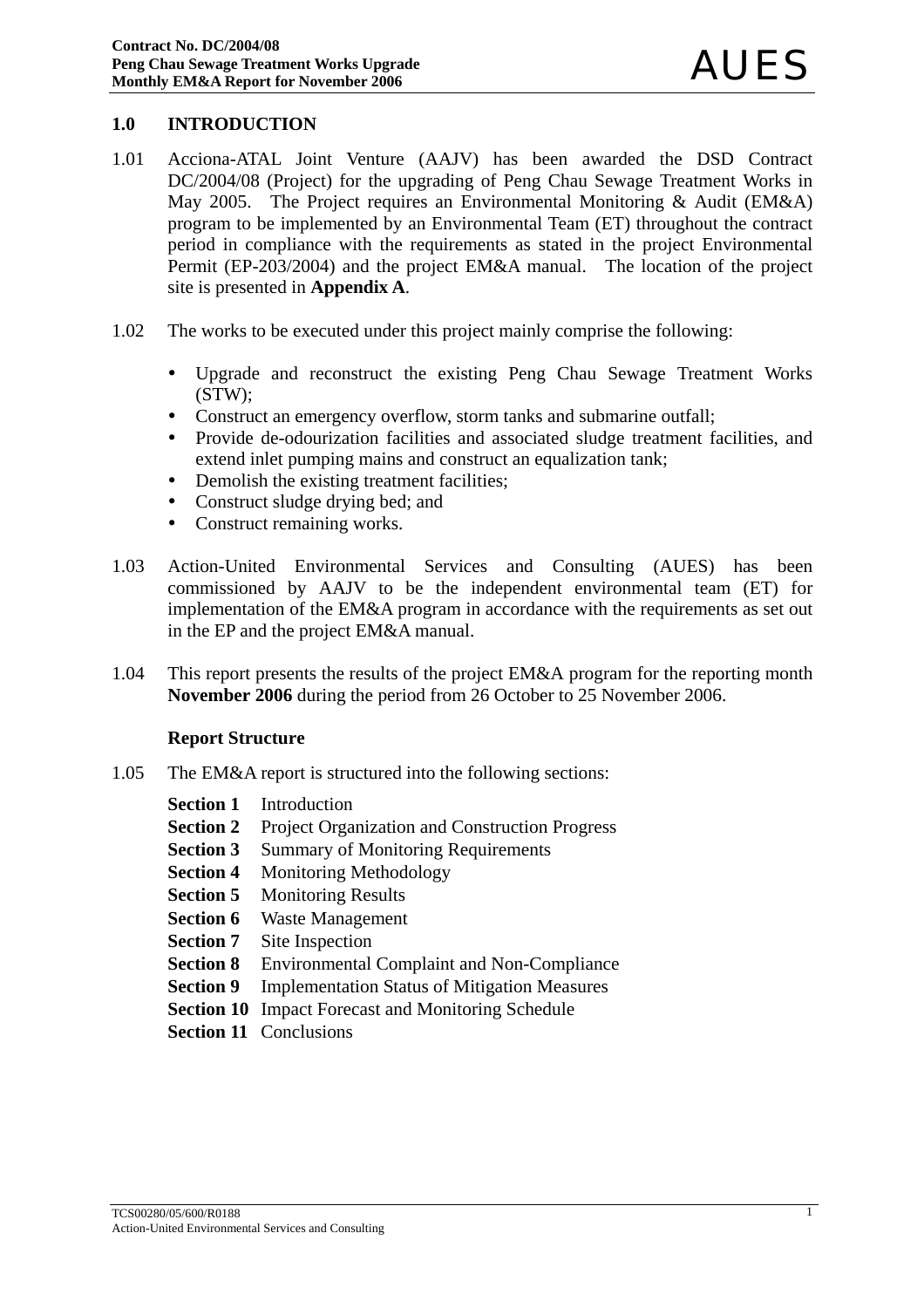#### **2.0 PROJECT ORGANIZATION AND CONSTRUCTION PROGRESS**

#### **2.1 Project Organization and Management Structure**

The organization chart and lines of communication with respect to the on-site environmental management and monitoring program are shown in **Appendix B**.

#### **2.2 Construction Progress**

A summary of the major construction activities undertaken in this reporting period is shown in **Table 2-1**.

| <b>Location</b> | <b>Description of Construction Activities</b>                                                                                                                                                                                                                          |
|-----------------|------------------------------------------------------------------------------------------------------------------------------------------------------------------------------------------------------------------------------------------------------------------------|
| Portion P       | Ni1                                                                                                                                                                                                                                                                    |
| Portion Q       | Nil                                                                                                                                                                                                                                                                    |
| Portion R       | Bulk excavation and spoil disposal;<br>• Gravity wall construction;<br>Sheetpiling for chlorine tank construction and wailing installation;<br>• Concreting casting to base slab;<br>Side forms fixing to base slab and steel fixing; and<br>Wall form panel erection. |
| Area A          | Ni1                                                                                                                                                                                                                                                                    |
| Area B          | Nil                                                                                                                                                                                                                                                                    |
| Area C          | Nil                                                                                                                                                                                                                                                                    |

**Table 2-1 Major Construction Activities in the Reporting Period**

#### **2.3 Summary of Environmental Submissions**

A summary of the relevant permits, licences, and/or notifications on environmental protection for this Project in this reporting period is presented in **Table 2-2***.* 

**Table 2-2 Status of Environmental Licenses and Permits** 

| <b>Item</b>    | <b>Item Description</b>                                                           | <b>Permit Status</b>                                                                   |
|----------------|-----------------------------------------------------------------------------------|----------------------------------------------------------------------------------------|
| 1              | Environmental Permit No.: EP-203/2004                                             | Issued at 30 Nov 2004                                                                  |
| 2              | Air Pollution Control (Construction Dust)                                         | Notified EPD on 17 Jun 2005                                                            |
| 3              | Water Pollution Control (Discharge Licence)<br>EP890/W2/XE005                     | Valid to 30 Sep 2010                                                                   |
| $\overline{4}$ | <b>Chemical Waste Producer Registration</b><br>WPN:5213-976-N2449-01              | Registration on 03 Jun 2005                                                            |
| 5              | Construction Noise Permit (No. GW-RS0450-06)                                      | From 02 Aug to 30 Dec 2006 (1900 to<br>2300 on any day not being a general<br>holiday) |
| 6              | Marine Dumping Permit (No. EP/MD/06-021)                                          | Expired                                                                                |
| 7              | <b>Construction Noise Permit for</b><br>PE Pipe Laying (No. GW-RS0674-05)         | Cancelled                                                                              |
| 8              | Exemption for site concrete batching plant licence                                | Issued at 21 Oct 2005                                                                  |
| 9              | Exemption Account for Disposal of Construction Waste (Account<br>Number: 5000577) | Valid until 27 Sep 2008                                                                |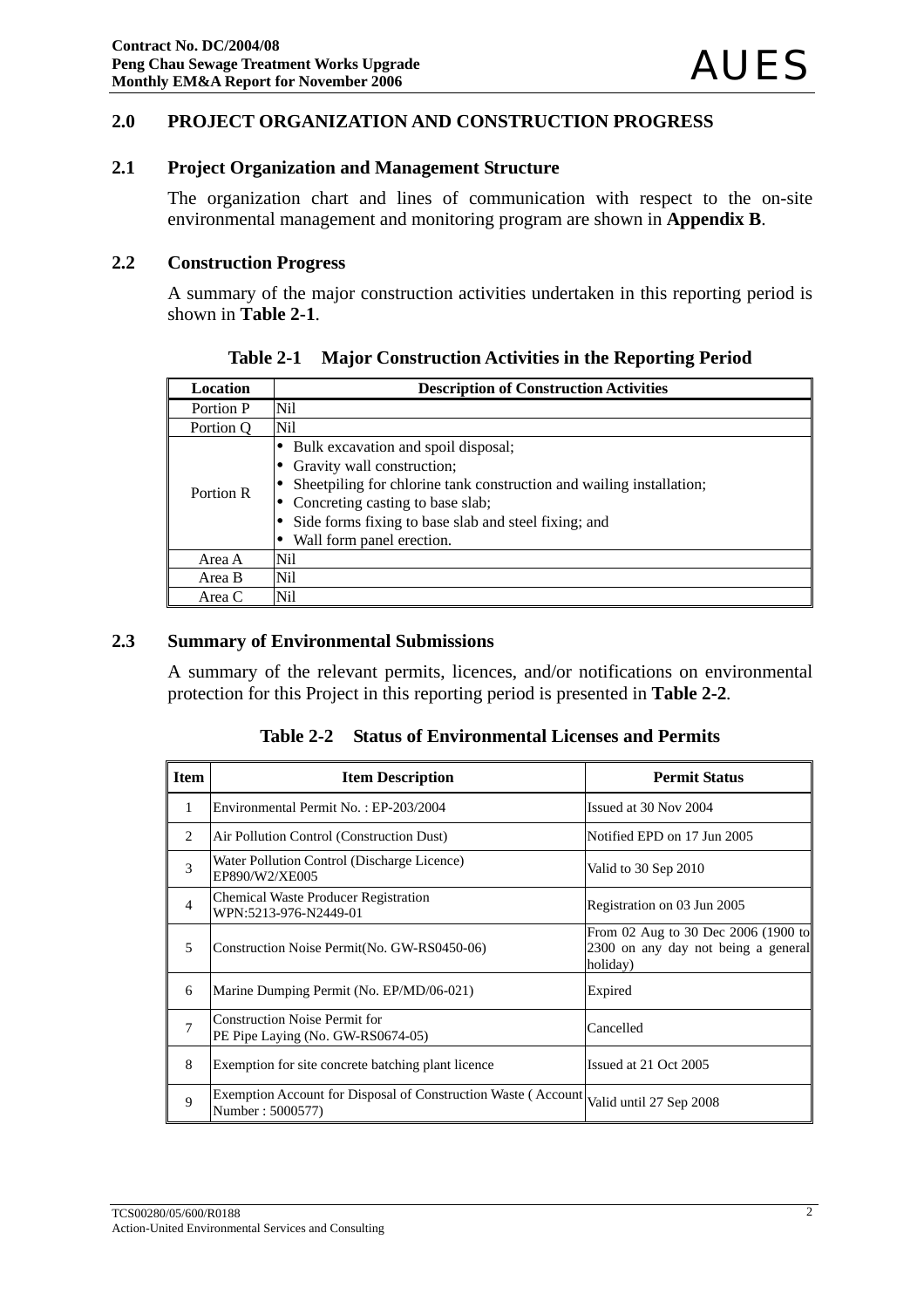#### **3.0 SUMMARY OF IMPACT MONITORING REQUIREMENTS**

- 3.01 Environmental monitoring and audit requirements are set out in the project EM&A manual. Air, marine water and construction noise have been identified to be the key environmental issues during the construction phase of the project.
- 3.02 A summary of the EM&A requirements for air quality, marine water quality and construction noise monitoring are shown in **Table 3-1***.* The designated locations of the air quality, noise and marine water monitoring stations are shown in **Appendix C**.

| <b>Environmental Aspect</b> | <b>Monitoring Parameters</b>                       |                             |  |  |
|-----------------------------|----------------------------------------------------|-----------------------------|--|--|
| Air Quality                 | 1-Hr TSP                                           |                             |  |  |
|                             | 24-Hr TSP                                          |                             |  |  |
| <b>Construction Noise</b>   | Le $q_{(30min)}$ during normal working hours       |                             |  |  |
|                             | Supplementary $L_{10}$ and $L_{90}$ for reference. |                             |  |  |
| <b>Marine Water Quality</b> | Dissolved Oxygen (DO);                             | Salinity;<br>$\bullet$      |  |  |
|                             | Temperature;<br>٠                                  | Suspended Solids (SS);<br>٠ |  |  |
|                             | Turbidity;                                         | Ammonia Nitrogen; and<br>٠  |  |  |
|                             | $pH$ :                                             | Total Inorganic Nitrogen.   |  |  |

**Table 3-1 Summary of EM&A Requirements**

- 3.03 Air monitoring is carried out once every six days for 24-Hr TSP and 3 times every six days for 1-Hr TSP at the designated monitoring station.
- 3.04 Noise monitoring is conducted once every six days at the designated monitoring station. Measurements of  $Leq<sub>(30min)</sub>$  shall be taken between 0700 and 1900 with supplementary  $L_{10}$  and  $L_{90}$  data will be collected.
- 3.05 Marine water monitoring is carried out 3 times every week at 4 designated monitoring stations (2 Control stations and 2 Impact stations) in the course of marine work.
- 3.06 The impact monitoring program shall be conducted during the course of marine based construction activities of the Project.
- 3.07 A summary of the Action/Limit (A/L) Levels for air quality, marine water quality and construction noise is shown in **Tables 3-2, 3-3** and **3-4.**

| <b>Monitoring Location</b> | Action Level $(\mu g/m^3)$ |           | Limit Level $(\mu g/m^3)$ |           |
|----------------------------|----------------------------|-----------|---------------------------|-----------|
|                            | 1-Hr TSP                   | 24-Hr TSP | 1-Hr TSP                  | 24-Hr TSP |
| 4 N 1                      | 346                        | 163       | 500                       | 260       |

**Table 3-2 Action and Limit Levels for Air Quality**

|  |  |  | Table 3-3 Action and Limit Levels for Construction Noise |  |
|--|--|--|----------------------------------------------------------|--|
|--|--|--|----------------------------------------------------------|--|

| <b>Parameter</b> |     |    | Action Level in $dB(A)$             | Limit Level in $dB(A)$ |
|------------------|-----|----|-------------------------------------|------------------------|
| 0700-1900        | hrs | on | normall When one or more documented | $> 75$ dB(A)           |
| weekdavs         |     |    | complaints are received             |                        |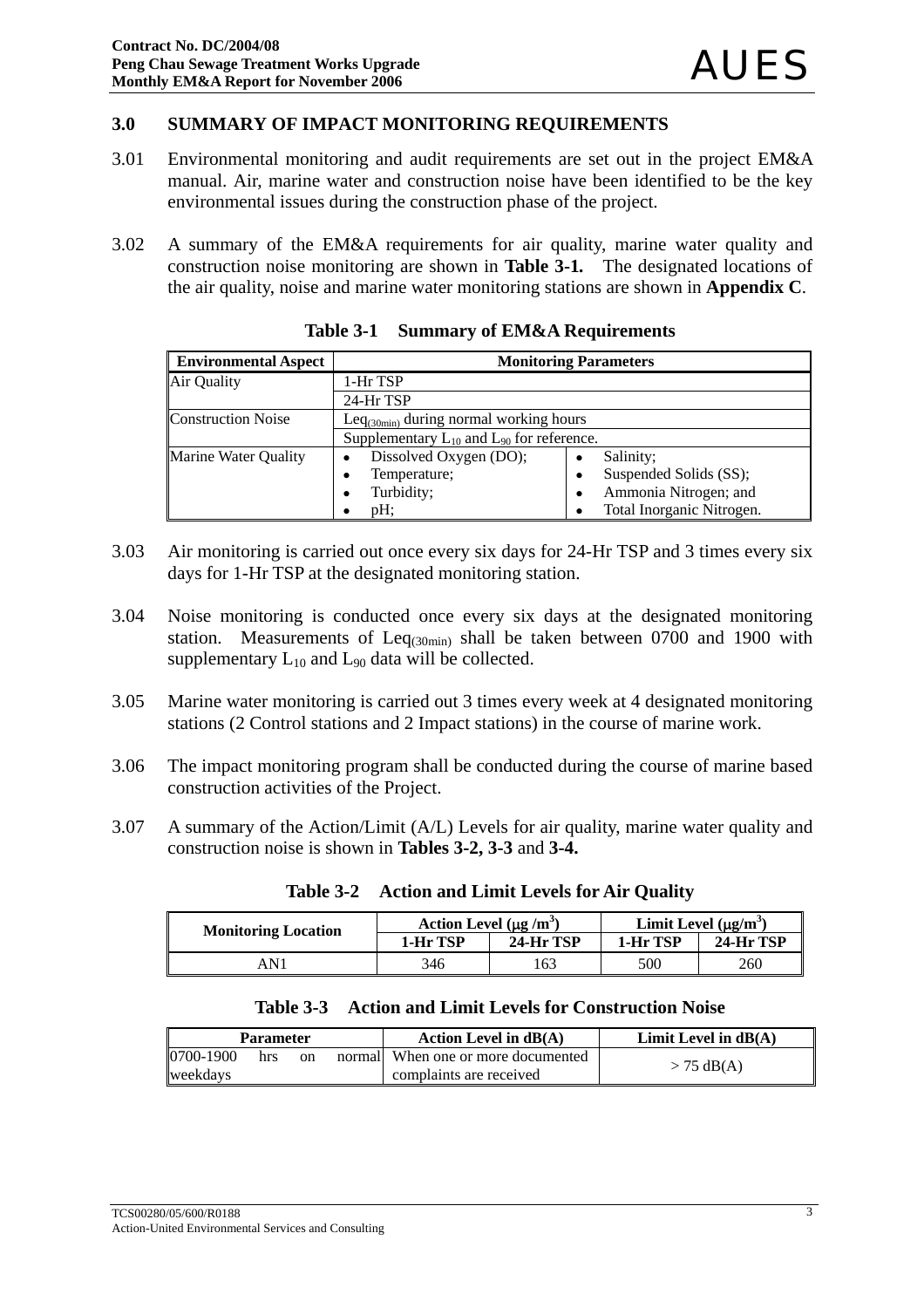| <b>Parameter</b>                |               | Action                                                                                | Limit                                                                                 |
|---------------------------------|---------------|---------------------------------------------------------------------------------------|---------------------------------------------------------------------------------------|
| Surface $\&$<br>DO<br>Mid-depth |               | 4.1                                                                                   | 3.9                                                                                   |
| mg/L                            | <b>Bottom</b> | 3.3                                                                                   | 2.0                                                                                   |
| Turbidity, NTU                  |               | 6.2 or 120% of upstream control<br>station's SS at the same tide of the<br>same day.  | 7.5 or 130% of upstream control<br>station's SS at the same tide of the<br>same day.  |
| SS, mg/L                        |               | 17.6 or 120% of upstream control<br>station's SS at the same tide of the<br>same day. | 20.2 or 130% of upstream control<br>station's SS at the same tide of the<br>same day. |
| $NH3-N$ , mg/L                  |               | 0.16                                                                                  | 0.22                                                                                  |
| TIN, mg/L                       |               | 0.91                                                                                  | 0.94                                                                                  |
| E.Coli, cfu/100mL               |               | 374                                                                                   | 610                                                                                   |

3.08 The Event Action Plan of air, noise and water quality has been implemented for this project. Details of the Event Action Plan was presented in the First Impact EM&A report.

#### **4.0 IMPACT MONITORING METHDOLOGY**

#### **MONITORING LOCATIONS**

- 4.01 There is one designated air and noise monitoring location and four (4) designated water quality monitoring stations. Their locations are shown in **Tables 4-1** and **4-2** and geographically in **Appendix C**.
- 4.02 Owing to the residents' refusal of providing access to the designated air and noise locations, an alternative air and noise monitoring station was proposed and was approved by EPD (Ref: (2) EP2/N9/F/93 IV) on 14 July 2005. The approved alternative air and noise station is located at the abutment (Portion P) within the site boundary next to the sensitive receiver Sea Crest Villa.

| <b>Station ID</b> | <b>Description</b>                            |
|-------------------|-----------------------------------------------|
| AN1               | Abutment at Portion P next to Sea Crest Villa |

|  |  |  |  | Table 4-1 Location of Air Quality and Noise Monitoring Station |  |
|--|--|--|--|----------------------------------------------------------------|--|
|--|--|--|--|----------------------------------------------------------------|--|

|  | <b>Table 4-2 Locations of Water Quality Monitoring Stations</b> |  |  |  |
|--|-----------------------------------------------------------------|--|--|--|
|--|-----------------------------------------------------------------|--|--|--|

| <b>Station</b> | <b>Description</b>                 | <b>Easting</b> | <b>Northing</b> |
|----------------|------------------------------------|----------------|-----------------|
| W1             | Predicted Dredging Non-Impact Zone | 821279.0       | 816452.1        |
| W2             | Live Coral Area                    | 821573.2       | 816769.7        |
| C1             | <b>Control Station</b>             | 821919.0       | 817155.0        |
| C2             | Control Station                    | 821443.2       | 816257.4        |

4.03 The installation of a wind monitoring station at the sensitive receivers or site offices was confirmed impractical. Use of meteorological data provided by the Peng Chau Station of the Hong Kong Observatory (HKO) has been adopted in this project since September 2005.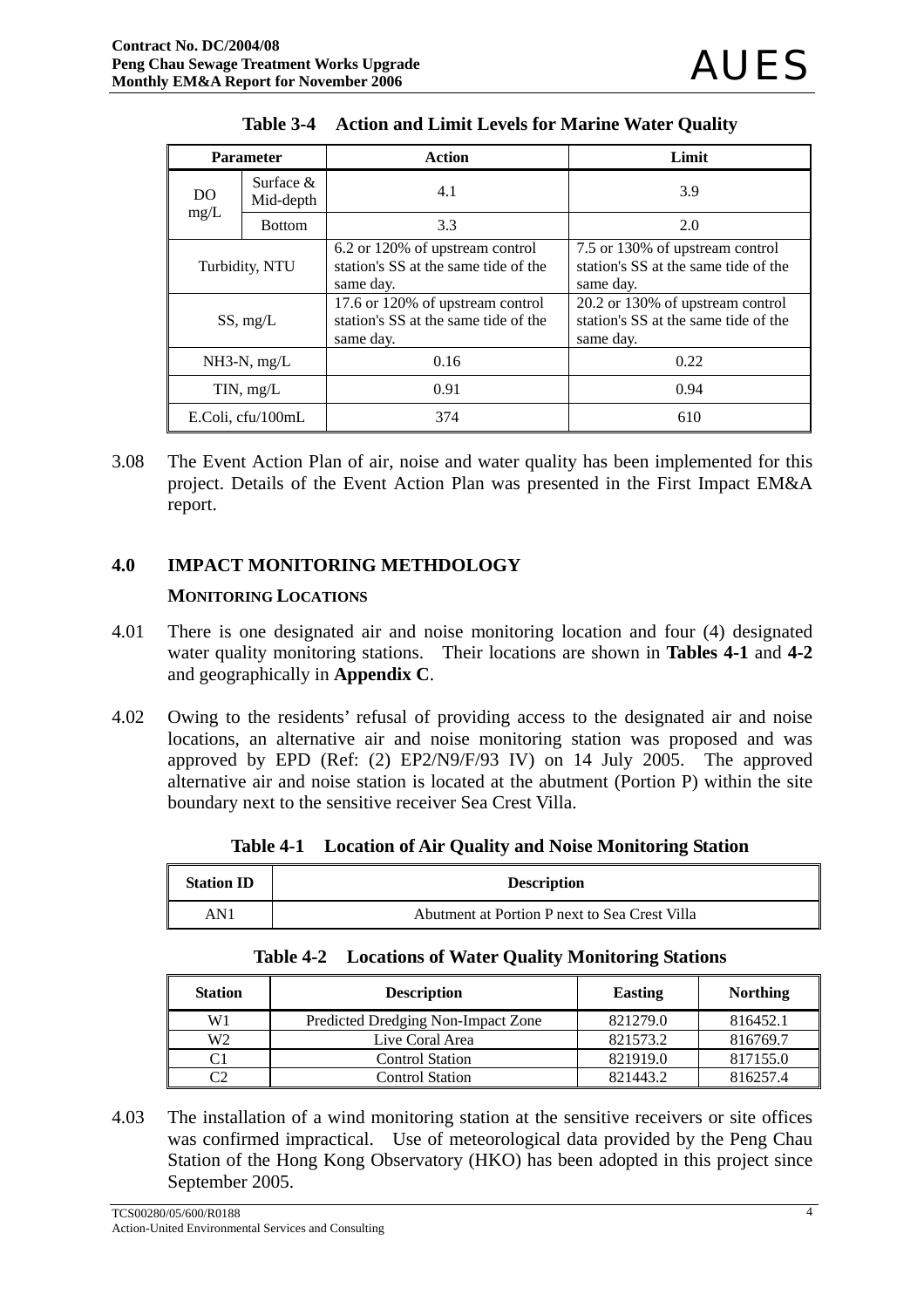#### **MONITORING FREQUENCY AND PERIOD**

#### **1-Hr TSP Monitoring**

4.04 All 1-Hr TSP monitoring was conducted at the EPD-approved alternative station three times every 6 days. A total of 15 monitoring events were carried out in this reporting period.

#### **24-Hr TSP Monitoring**

4.05 All 24-Hr TSP monitoring was conducted at the EPD-approved alternative station once every six days. Total 5 monitoring events were carried out in this reporting period.

#### **Noise Monitoring**

4.06 Impact noise monitoring was undertaken at the EPD-approved alternative station weekly. A total of 5 monitoring events were carried out in this reporting period.

#### **Marine Water Quality Monitoring**

4.07 Since the submarine work was completed on 01 August 2006, therefore no impact water quality monitoring had been undertaken in this reporting period. According to the EM&A Clause 4.32, post water quality monitoring had been conducted from 02 August 2006 to 01 September 2006. All the measurement results at the control/impact stations were within the baseline range. The monitoring results were presented in the pervious Monthly EM&A Report (September 2006).

#### **MONITORING EQUIPMENT**

4.08 The monitoring equipment used by the ET in the EM&A program is presented in the following table:

| <b>Parameters</b> | <b>Monitoring Equipment</b> |                                |  |  |  |
|-------------------|-----------------------------|--------------------------------|--|--|--|
| Marine Quality    | Dissolved Oxygen            | <b>YSI 85</b>                  |  |  |  |
|                   | Temperature                 | <b>YSI 85</b>                  |  |  |  |
|                   | Turbidity                   | HACH 2100P                     |  |  |  |
| Air Quality       | 1-Hr TSP                    | Sibata LD-3                    |  |  |  |
|                   | 24-Hr TSP                   | Tisch High Volume Sampler 515N |  |  |  |
| <b>Noise</b>      | Leq30                       | <b>B&amp;K</b> Type 2238       |  |  |  |
|                   | <b>On-site Calibration</b>  | <b>B&amp;K</b> Type 4231       |  |  |  |

**Table 4-3 Monitoring Equipment Used in EM&A Program**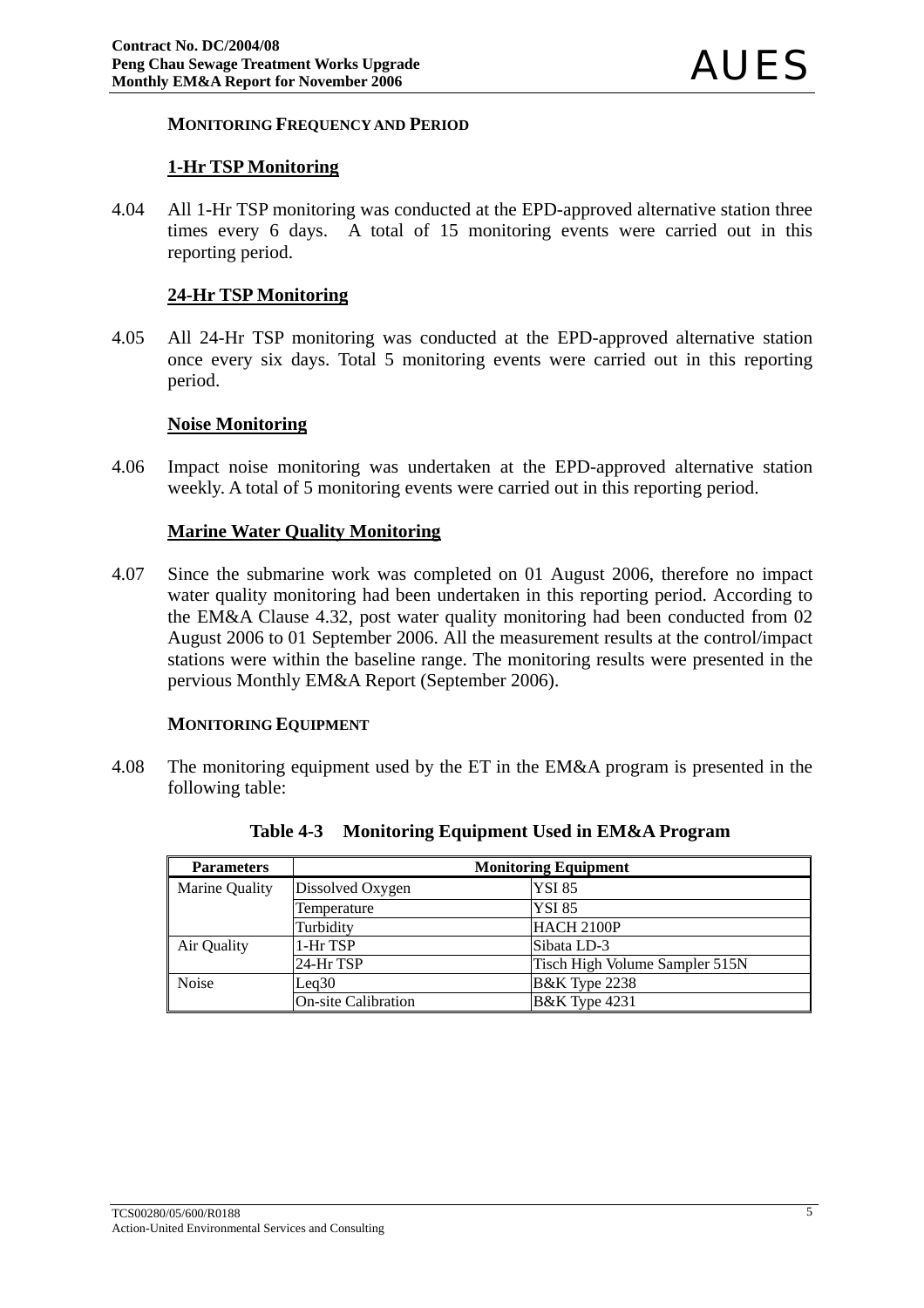#### **24-Hr TSP Monitoring**

- 4.09 24-Hr TSP monitoring was carried out by a High Volume Sampler (HVS) in compliance with the project EM&A Manual. The HVS employed complied with the PS specifications including.
	- Power supply of 220v/50 hz for 24-hour continuous operation;
	- $\cdot$  0.6-1.7 m<sup>3</sup>/min (20-60 SCFM) adjustable flow rate;
	- A 7-day mechanical timer for 24-hour operation;
	- An elapsed time indicator with  $\pm 2$  minutes accuracy for 24-Hr operation;
	- Minimum exposed area of  $63 \text{ in}^2$ ;
	- Flow control accuracy of  $\pm 2.5\%$  deviation over 24-Hr operation;
	- An anodized aluminum shelter to protect the filter and sampler;
	- A motor speed-voltage control to control mass flow rate with accuracy of ±2.5% deviation over 24-hr sampling period;
	- Provision of a flow recorder for continuous monitoring;
	- Provision of a peaked roof inlet;
	- Incorporation with a manometer; and
	- An 8"x10" stainless steel filter holder to hold, seal and easy to change the filter paper.
- 4.10 The filter papers used in 24-Hr TSP monitoring were of size 8"x10" and provided by a local HOKLAS-accredited laboratory, ALS Techichem Pty (HK) Limited (HOKLAS No. 66). The filters papers after measurements were returned to the laboratory for the required treatment and analysis.

#### **1-Hr TSP Monitoring**

4.11 Measurements of 1-Hr TSP monitoring were taken by a Sibata LD-3 Laser Dust Meter that is a portable and battery-operated laser photometer capable of performing real time 1-Hr TSP measurements. A comparison test with HVS was carried out prior to baseline monitoring in compliance with the EM&A requirements and a conversion factor for direct reading of the dust meter has been established.

#### **WIND DATA MONITORING**

4.12 The installation of a wind monitoring station at the sensitive receivers or site offices was confirmed impractical. The meteorological data for this project has been provided by the Hong Kong Observatory (HKO) Peng Chau Station upon IEC & EPD approval.

#### **Noise Monitoring**

4.13 Noise measurements were taken in terms of the A-weighted equivalent sound pressure level (Leq) measured in decibels (dB). Supplementary statistical results such as  $L_{10}$ and L90 were also obtained for reference.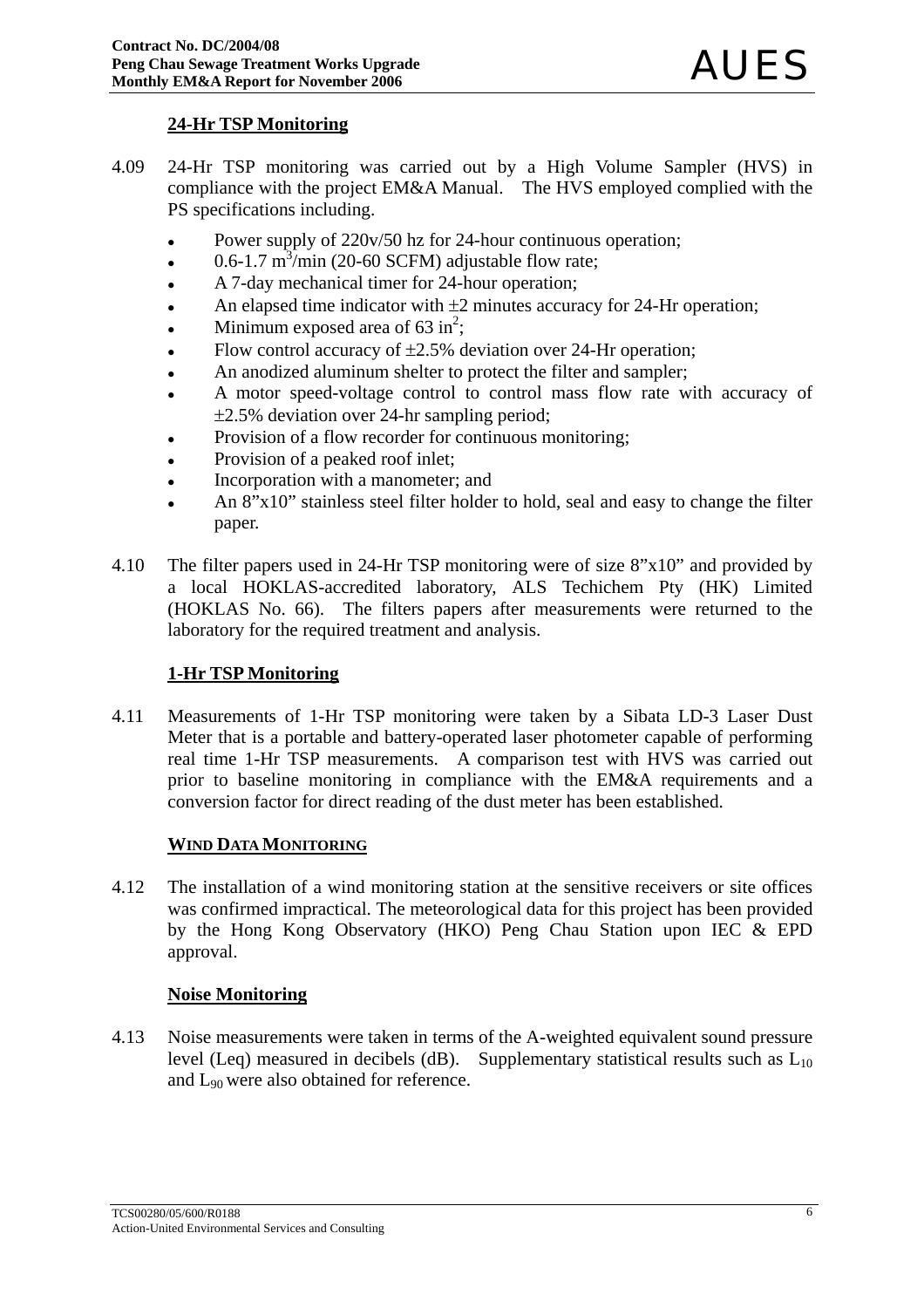- 4.14 Hand-held sound level meters (B&K Model 2238) and associated acoustical calibrators in compliance with the International Electrotechnical Commission (IEC) Publication 651:1979 (Type 1) and 804:1985 (Type 1) specification were used for taking the impact noise measurements.
- 4.15 Windshield was fitted in all measurements. All noise measurements were made with the meter set to FAST response and on the A-weighted equivalent continuous sound pressure level (Leq).
- 4.16 No noise measurement was carried out in the presence of fog, rain, wind with a steady speed exceeding 5 m/s or wind with gusts exceeding 10 m/s.

#### **Marine Water Quality Monitoring**

- 4.17 The marine water quality monitoring was carried out in compliance with the project EM&A requirements. Monitored parameters include Dissolved Oxygen (DO), Temperature, Turbidity, Salinity, pH, Suspended Solids (SS) and Total Inorganic Nitrogen (TIN).
- 4.18 DO, temperature, turbidity, pH and salinity were measured in-situ whereas SS and TIN were determined in a HOKLAS accredited laboratory.
- 4.19 Marine water quality monitoring was conducted during mid-ebb and mid-flood at specified depths in compliance with the project EM&A Manual. Duplicate in-situ measurements were taken and duplicate samples were collected in accordance with HOKLAS requirements for QA/QC purposes.

#### **LABORATORY MEASUREMENT/ANALYSIS**

4.20 Analyses of SS, TIN and ammonia nitrogen were carried out by a local HOKLASaccredited laboratory, ALS Techichem Pty (HK) Limited (HOKLAS No. 066). The specified testing services provided by ALS as shown in **Table 4-4** are accredited under the HOKLAS Scheme.

| <b>Determinant</b>              | <b>Standard Method</b> | <b>Detection Limit</b> |
|---------------------------------|------------------------|------------------------|
| Suspended Solids (mg/L)         | ALS Method EA-025      | $2.0 \text{ mg/L}$     |
| Total Inorganic Nitrogen (mg/L) | ALS Method EK-055A     | $0.01 \text{ mg/L}$    |
| Ammonia Nitrogen (mg/L)         | ALS Method EK-055A     | $0.01$ mg/L            |

**Table 4-4 Analytical Methods Applied to Marine Water Quality Samples**

#### **EQUIPMENT CALIBRATION**

4.21 Initial calibration of the HVS was performed upon installation and thereafter at bi-monthly intervals in accordance with the manufacturer's instruction using the NIST-certified standard calibrator. The calibration data are properly documented and the records are maintained by ET for future reference*.*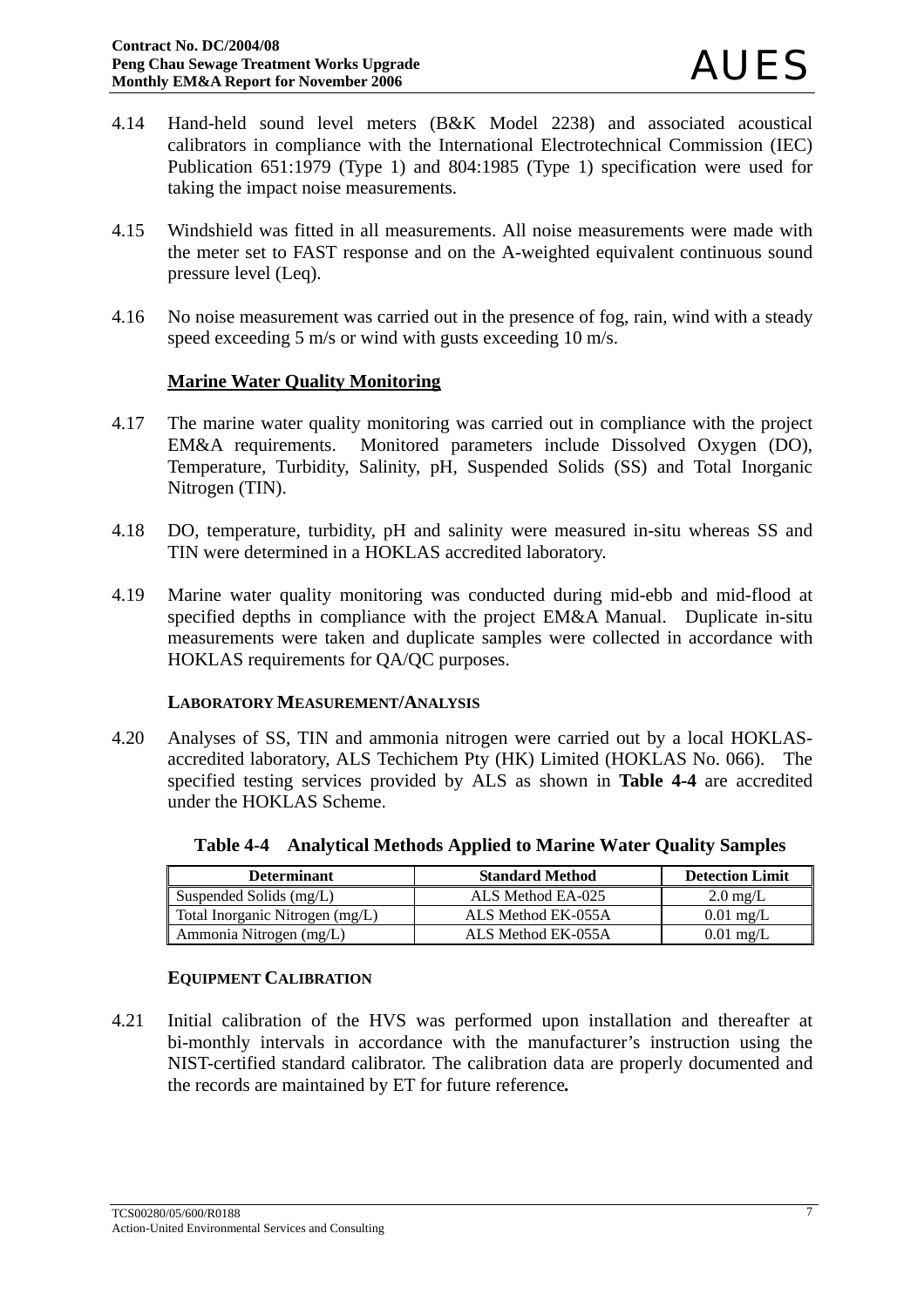- 4.22 The 1-Hr TSP meter was calibrated by the supplier prior to purchase. Zero response of the equipment is checked before and after each monitoring event. A comparison test was carried out with a HVS. A conversion factor (K) of 4.0 was generated in accordance with the equipment manufacturer's instruction. The meter counts in minutes multiplied by the conversion factor will generate the equivalent dust concentration by HVS.
- 4.23 The sound level meters are calibrated using an acoustic calibrator prior to and after measurements. The meters are regularly calibrated in accordance with the manufacturer's instructions. Prior to and following each noise measurement, the accuracy of the sound level meter was checked using an acoustic calibrator generating a known sound pressure level at a known frequency. Measurements are considered valid only if the calibration levels before and after the noise measurement agree to within 1.0 dB.
- 4.24 All in-situ water monitoring instruments are checked, calibrated and certified by a HOKLAS accredited laboratory before use and subsequently re-calibrated at 3-monthly intervals. Responses of sensors and electrodes are checked with standard solutions before each use.
- 4.25 The calibration certificates of the monitoring equipment used during the impact monitoring program are attached in **Appendix D**.

#### **DATA MANAGEMENT AND DATA QA/QC CONTROL**

- 4.26 The impact monitoring data are handled by the ET's systematic data recording and management, which complies with in-house certified (ISO 9001:2000) Quality Management System. Standard Field Data Sheets (FDS) are used in the impact monitoring program.
- 4.27 The monitoring data recorded in the equipment e.g. 1-Hr TSP meters and noise meters are downloaded directly from the equipment at the end of each monitoring day. The downloaded monitoring data are input into a computerized database properly maintained by the ET. The laboratory results are input directly into the computerized database and QA/QC checked by personnel other than those who input the data.
- 4.28 For monitoring activities require laboratory analysis, the local laboratory follows the QA/QC requirements as set out under the HOKLAS scheme for all laboratory testing.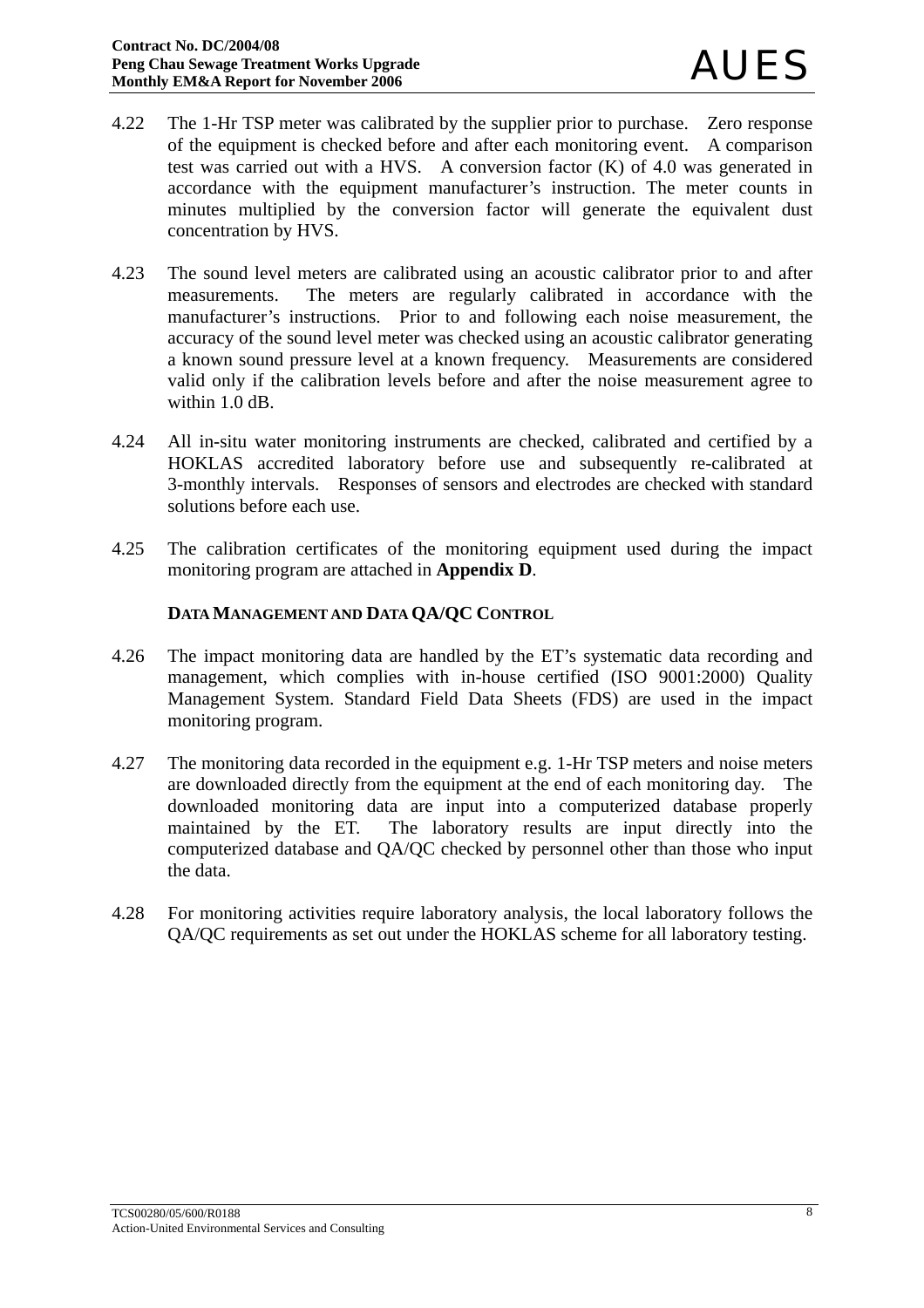#### **5.0 IMPACT MONITORING RESULTS**

5.01 The impact EM&A program was carried out by the ET in compliance with the project EM&A Manual in this reporting period. The impact monitoring schedules are presented in **Appendix E** and the monitoring results are detailed in the following sub-sections.

#### **AIR QUALITY**

5.02 The impact air quality monitoring data is summarized in **Tables 5-1**. Graphical plots of the 24-Hr TSP and 1-Hr TSP results are shown in **Appendix F** respectively.

| <b>Monitoring</b>   | 24-Hr TSP     | 1-Hr TSP Monitoring Results $(\mu g/m^3)$ |                   |              |              |              |  |
|---------------------|---------------|-------------------------------------------|-------------------|--------------|--------------|--------------|--|
| Date                | $(\mu g/m^3)$ | <b>Monitoring</b><br>Date                 | <b>Start Time</b> | $1st$ Result | $2nd$ Result | $3rd$ Result |  |
| 28-Oct-06           | 001           | $28 - Oct - 06$                           | 9:09              | 294          | 238          | 244          |  |
| $3-Nov-06$          | 88            | $3-Nov-06$                                | 9:09              | 153          | 144          | 156          |  |
| $9-Nov-06$          | 94            | $9-Nov-06$                                | 9:17              | 114          | 98           | 102          |  |
| $15-Nov-06$         | 52            | 15-Nov-06                                 | 9:09              | 201          | 194          | 213          |  |
| $21-Nov-06$         | 45            | $21-Nov-06$                               | 9:12              | 188          | 191          | 164          |  |
| <b>Action Level</b> | 163           | ۰                                         |                   |              | 346          |              |  |
| <b>Limit Level</b>  | <b>260</b>    | ۰                                         |                   |              | 500          |              |  |

**Table 5-1 Summary of 24-Hr and 1-Hr TSP Monitoring Results** 

Note: \* Exceedances are in bold.

- 5.03 No exceedance in 1-Hr TSP and 24-Hr TSP measurements was recorded in this reporting period.
- 5.04 The meteorological data during the monitoring period are summarized in **Appendix G**.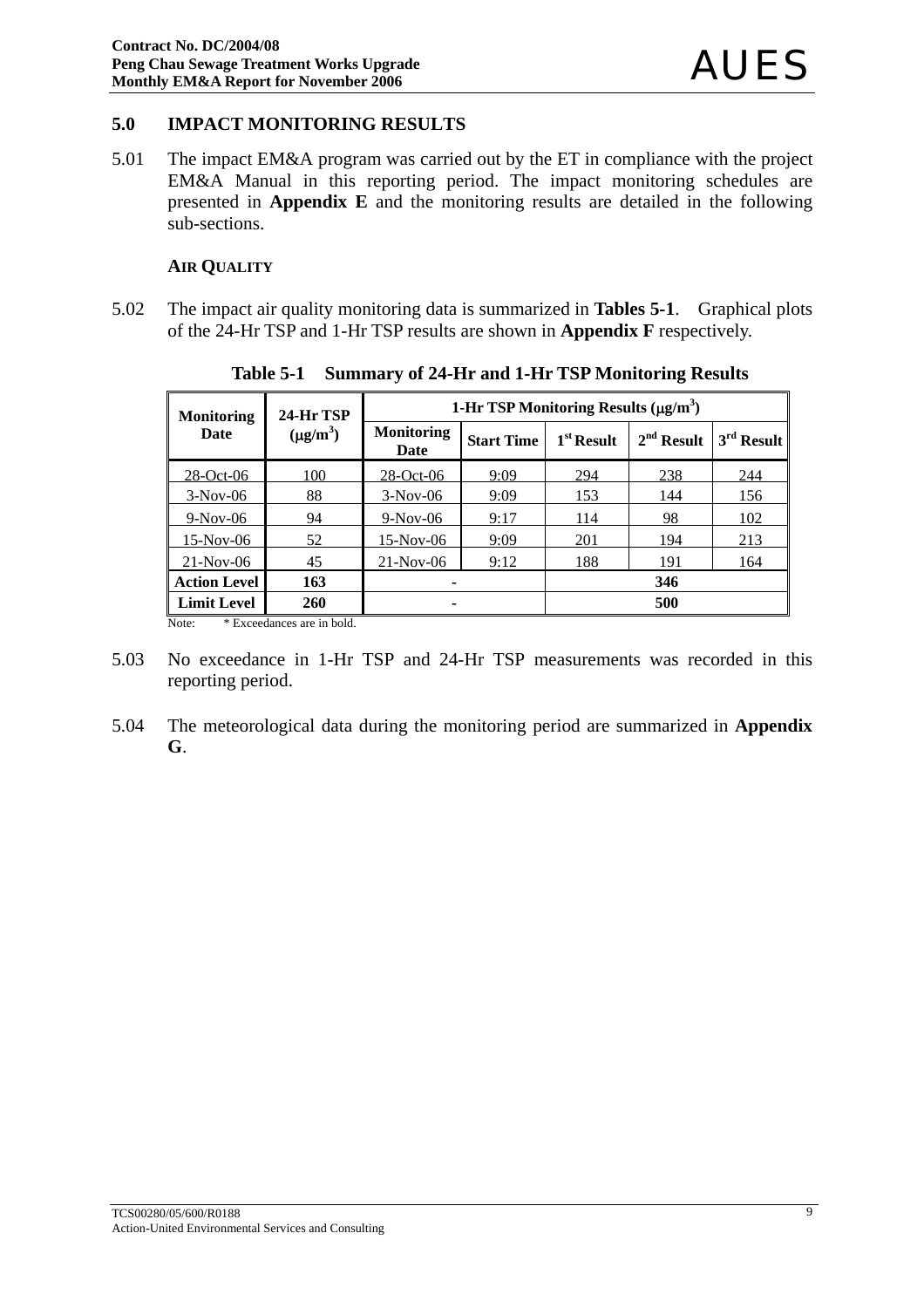#### **NOISE**

5.05 The impact noise monitoring results are summarized in **Table 5-2**. Graphical plots of the monitoring data are presented in **Appendix F**.

| Date                    | <b>Start</b><br>Time | 1st<br>Leg5 | 2nd<br>Leg5 | 3rd<br>Leg <sub>5</sub> | 4th<br>Leg5 | 5th<br>Leg5 | 6th<br>Leg <sub>5</sub> | Leq30 | Corrected*<br>Leq30 |
|-------------------------|----------------------|-------------|-------------|-------------------------|-------------|-------------|-------------------------|-------|---------------------|
| $28$ -Oct-06            | 9:08                 | 64.7        | 68.1        | 71.9                    | 70.0        | 71.2        | 62.6                    | 69.2  | 72.2                |
| $3-Nov-06$              | 9:09                 | 73.4        | 72.9        | 73.7                    | 69.8        | 69.4        | 70.3                    | 71.9  | 74.9                |
| $9-Nov-06$              | 9:17                 | 72.1        | 71.0        | 72.4                    | 72.1        | 70.6        | 71.4                    | 71.6  | 74.6                |
| $15-Nov-06$             | 9:08                 | 72.6        | 73.4        | 64.5                    | 69.9        | 72.4        | 71.2                    | 71.4  | 74.4                |
| $21-Nov-06$             | 9:12                 | 70.4        | 71.2        | 68.9                    | 71.3        | 70.2        | 67.4                    | 70.1  | 73.1                |
| <b>Limit Level</b><br>۰ |                      |             |             |                         |             | 75 $dB(A)$  |                         |       |                     |

**Table 5-2 Summary of Noise Monitoring Results** 

Note: \* A façade correction of +3 dB(A) has been added according to acoustical principles and EPD guidelines.

#### **MARINE WATER QUALITY**

- 5.06 No impact water quality monitoring was required in this reporting period since all marine based construction works had been completed on 01 August 2006.
- 5.07 Based on the Project EM&A Manual Clause 4.32 requirement, the post water quality monitoring had been conducted from 02 August 2006 to 01 September 2006. All the measurement results at the control/impact stations were within the baseline range. The monitoring results were presented in the pervious Monthly EM&A Report (September 2006).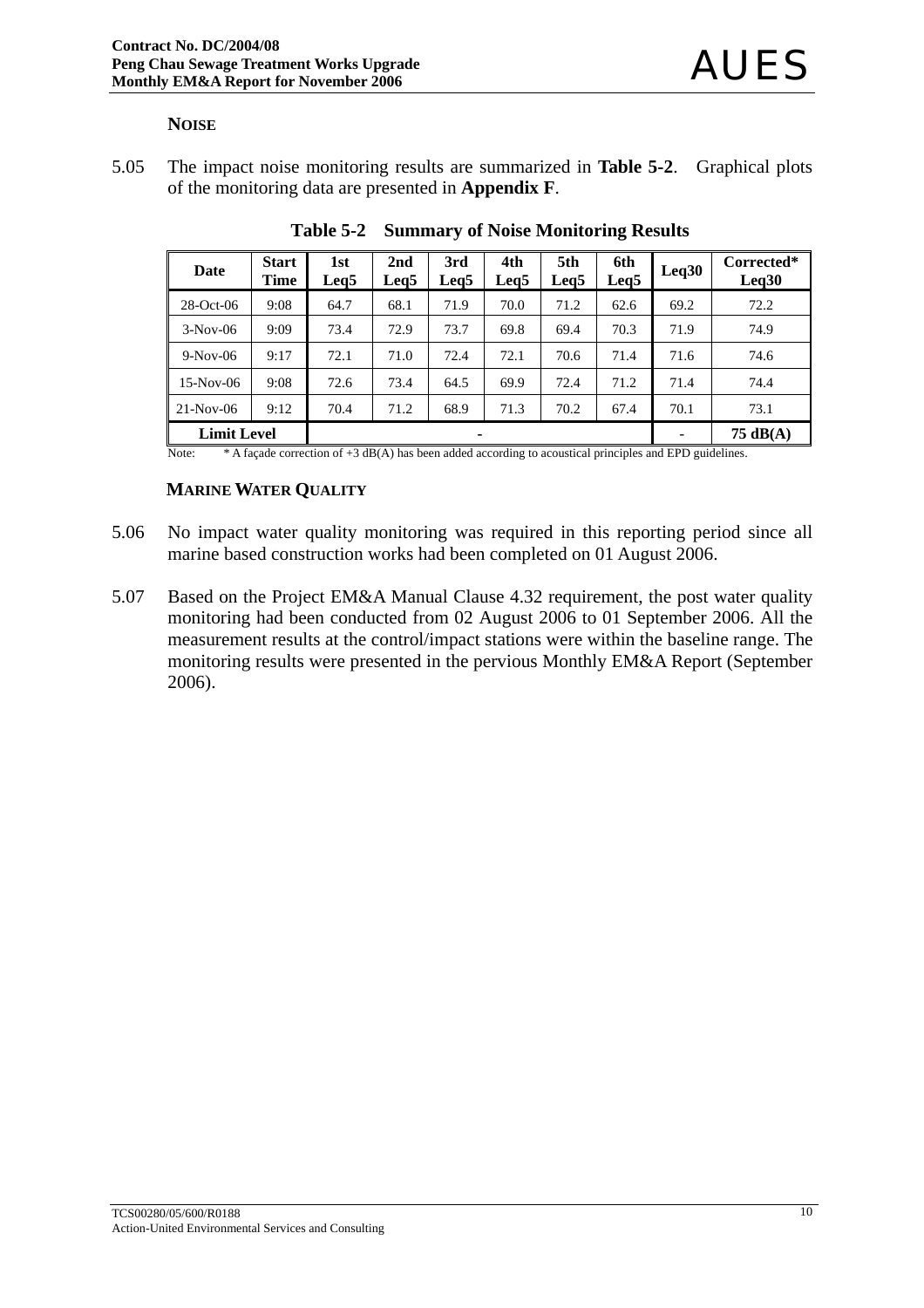#### **6.0 WASTE MANAGEMENT**

6.01 The waste management carried by ET was performed on 21 November 2006 in this reporting period, no observation was recorded.

#### **RECORDS OF WASTE QUANTITIES**

- 6.02 All types of waste arising from the construction work are classified into the following:
	- Excavated material;
	- Construction & demolition (C&D) material;
	- Chemical waste: and
	- General refuse.
- 6.03 The quantities of waste for disposal in this reporting period are summarized in **Tables 6-1** and **6-2.**Whenever possible, materials were reused on-site as far as practicable.

#### **Table 6-1 Summary of Quantities of Waste for Disposal**

| <b>Type of Waste</b>                                          | Quantity            | <b>Disposal Location</b>    |
|---------------------------------------------------------------|---------------------|-----------------------------|
| Excavated Material (Spent lube oil) (Liters)                  |                     | N/A                         |
| Empty Site Vehicle Batteries (Nos.)                           |                     | N/A                         |
| Excavated material (Uncontaminated) $(m3)$                    | $26.65 \text{ m}^3$ | Peng Chau Transfer Facility |
| Broken Rock $(m^3)$                                           | $67.64 \text{ m}^3$ | Peng Chau Transfer Facility |
| Construction & Demolition Material (Inert) (tons)             | 65.42 tons          | Peng Chau Transfer Facility |
| Construction & Demolition Material (Non-Inert) (tons)         |                     | N/A                         |
| Asbestos C&D Materials $(m^3)$                                |                     | N/A                         |
| Chemical Waste (Liters)                                       |                     | N/A                         |
| Wastewater Collected for Off-site Treatment (m <sup>3</sup> ) |                     | N/A                         |
| General Refuse (tons)                                         |                     | Peng Chau Transfer Facility |
| Dredged Materials $(m^3)$                                     |                     | N/A                         |

**Table 6-2 Summary of Quantities of Recycling Materials**

| <b>Type of Waste</b>  | Ouantity | <b>Disposal Location</b> |
|-----------------------|----------|--------------------------|
| Recycled Metal (kg)   | -        | NA                       |
| Recycled Paper (kg)   | -        | NΑ                       |
| Recycled Plastic (kg) |          | NΑ                       |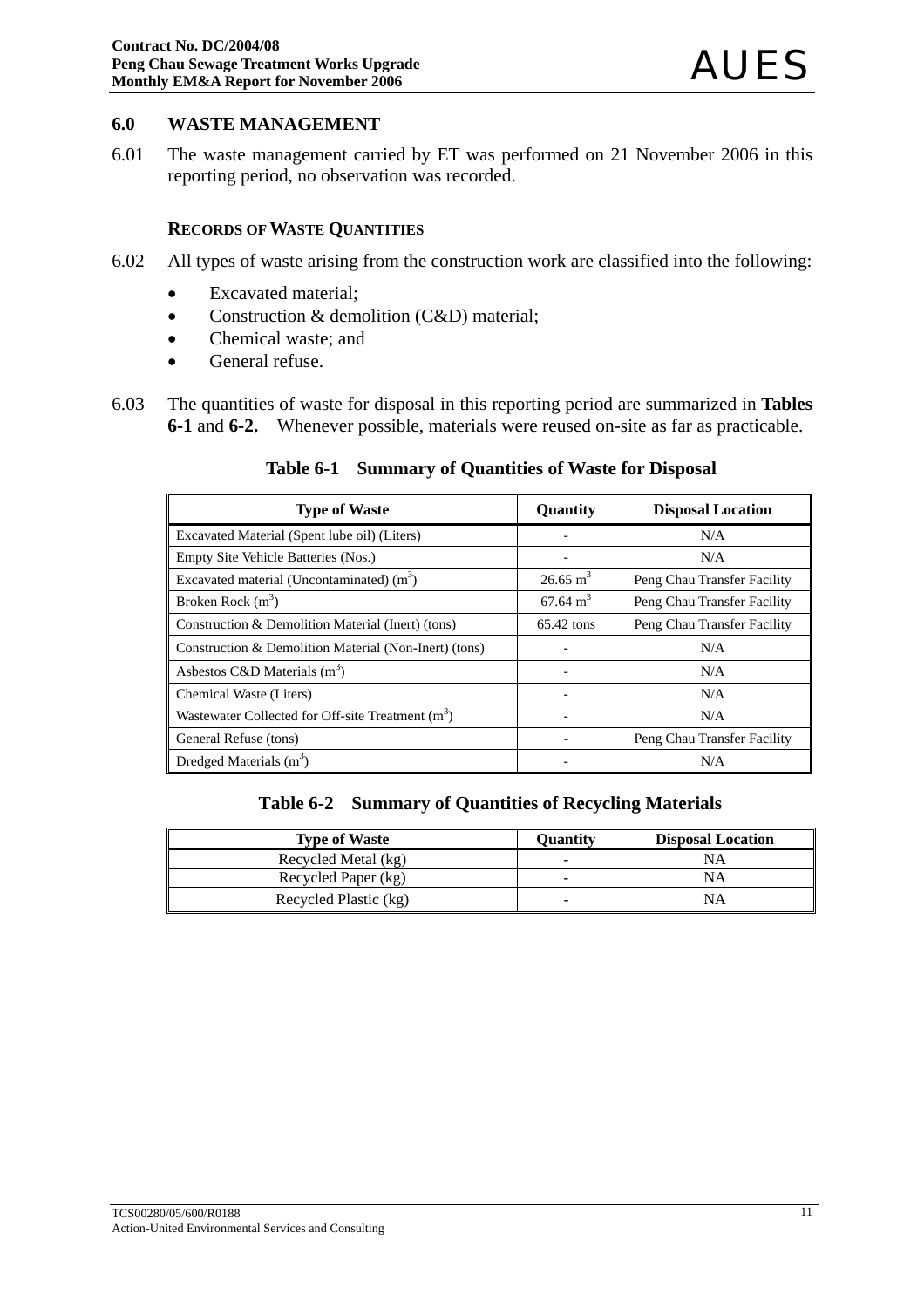#### **7.0 SITE INSPECTION**

- 7.01 Representatives of the Engineer and the Contractor carried out joint site inspection every week to evaluate the site environmental performance. The monthly IEC site audit was carried out on 30 November 2006. No non-compliance was noted and some observations were made on general site housekeeping.
- 7.02 Details of the observations and recommendations were recorded during the joint site inspection as follows:
	- No second containment was provided for the chemical storage shed. Also, most of the chemicals were not properly labeled. The Contractor was reminded to provide secondary containment and labels for the chemicals;
	- The latest environmental training was March 2006. The Contractor was suggested to provide updated environmental training to their staff and sub-contractors such as spillage spill;
	- The Contractor was reminded to cover dusty stockpiles including cement and sand after used;
	- The Contractor had installed shelters for the concrete mixers;
	- The Contractor was suggested to improve the house keeping of the iron bending area;
	- The Contractor was reminded to properly treat the wastewater satisfying the discharge standards before discharging; and
	- As advised by the Contractor, no truck would go outside the site boundary and the trucks would be well washed before running on the paved road on-site.

#### **8.0 ENVIRONMENTAL COMPLAINT AND NON-COMPLIANCE**

#### **ENVIRONMENTAL COMPLAINT AND PROSECUTION**

- 8.01 No environmental complaint was received in this reporting period. The statistical summary table of environmental complaint is presented in **Table 8-1**.
- 8.02 No environmental prosecution and summon was received in this reporting period.

| <b>Reporting Month</b> | <b>Complaint Statistics</b> |                   |                         |  |  |  |
|------------------------|-----------------------------|-------------------|-------------------------|--|--|--|
|                        | <b>Frequency</b>            | <b>Cumulative</b> | <b>Complaint Nature</b> |  |  |  |
| August – December 2005 |                             | 0                 | <b>NA</b>               |  |  |  |
| January 2006           |                             |                   | <b>NA</b>               |  |  |  |
| February 2006          | 0                           | $\Omega$          | <b>NA</b>               |  |  |  |
| March 2006             |                             | 0                 | <b>NA</b>               |  |  |  |
| April 2006             | 0                           | 0                 | <b>NA</b>               |  |  |  |
| May 2006               |                             | 0                 | <b>NA</b>               |  |  |  |
| June 2006              |                             | 0                 | <b>NA</b>               |  |  |  |
| <b>July 2006</b>       |                             | 0                 | <b>NA</b>               |  |  |  |
| August 2006            |                             | 0                 | <b>NA</b>               |  |  |  |
| September 2006         |                             | 0                 | <b>NA</b>               |  |  |  |
| October 2006           |                             | $\Omega$          | <b>NA</b>               |  |  |  |
| November 2006          |                             | 0                 | <b>NA</b>               |  |  |  |

**Table 8-1 Statistical Summary of Environmental Complaints**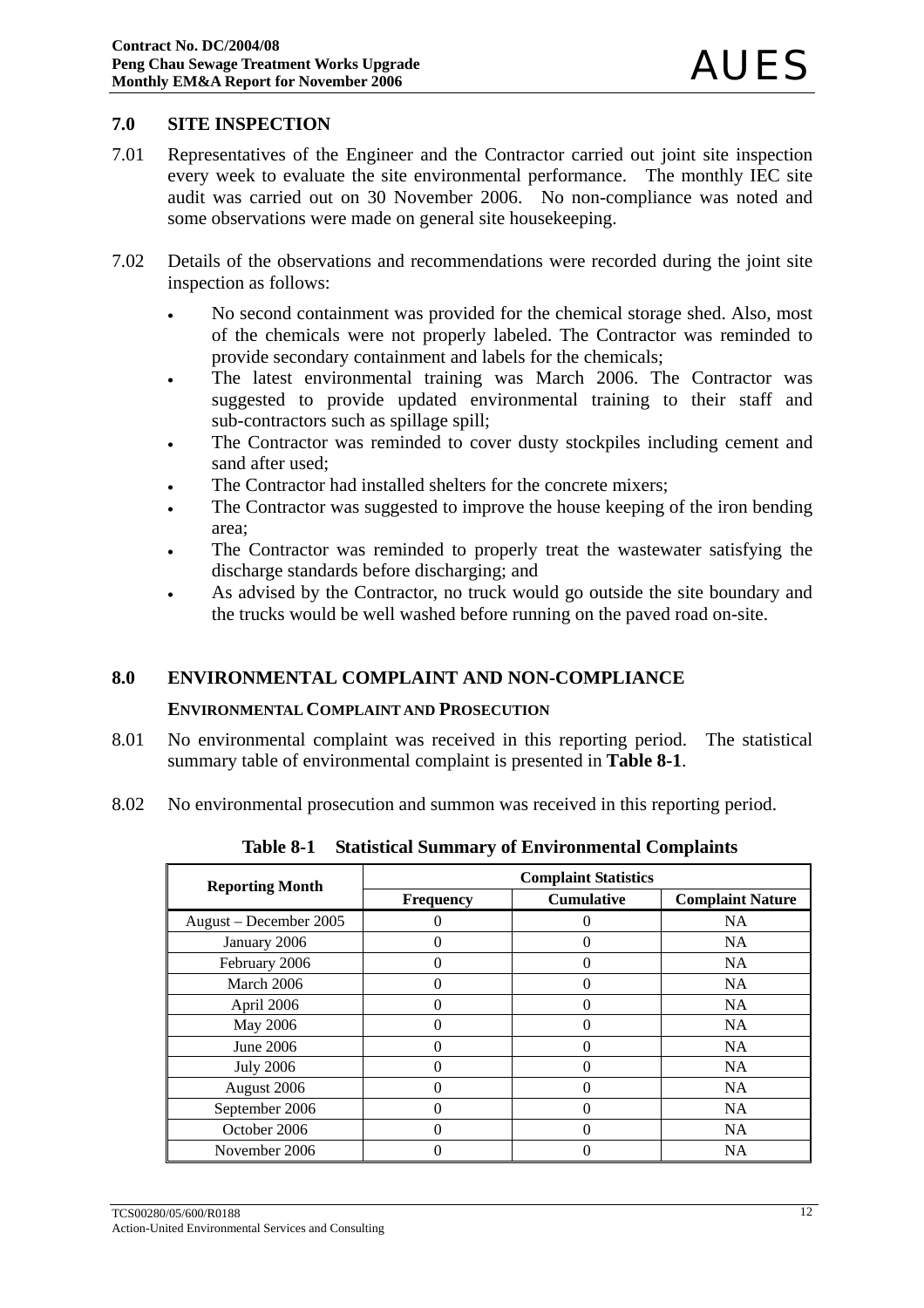#### **9.0 IMPLEMENTATION STATUS OF MITIGATION MEASURES**

- 9.01 AAJV has been implementing the required environmental mitigation measures according to the project Mitigation Implementation Schedule. The implementation schedule with mitigation measures is presented in the First Impact EM&A report.
- 9.02 A summary of environmental mitigation measures generally implemented by AAJV in this reporting period is presented as follows;

#### Water Quality

- Wastewater were appropriately treated by treatment facilities;
- Drainage channels were provided to convey run-off into the treatment facilities;
- Drainage systems were regularly and adequately maintained.

#### Landscaping

- Tree protection measures were provided to existing trees;
- No tree was unnecessarily lopped or felled.

#### Air Quality

- Vehicles were cleaned of mud and debris before leaving the site;
- Site vehicles were limited to within 15 km/hr;
- Public roads around the site entrance/exit had been kept clean and free from dust;
- Dust suppression measures were properly provided to reduce dust emission from stockpile.

#### **Noise**

- Works and equipment were located to minimise noise nuisance from the nearest sensitive receiver;
- Idle equipments were either turned off or throttled down;
- Some of the Powered Mechanical Equipments were covered or shielded by appropriate acoustic materials if practicable.

#### Waste and Chemical Management

- Wastes were properly segregated into inert and non-inert in appropriate containers/areas;
- Excavated materials were reused where practicable.
- A chemical waste storage area had been provided on site;

#### General

The site was generally kept tidy and clean.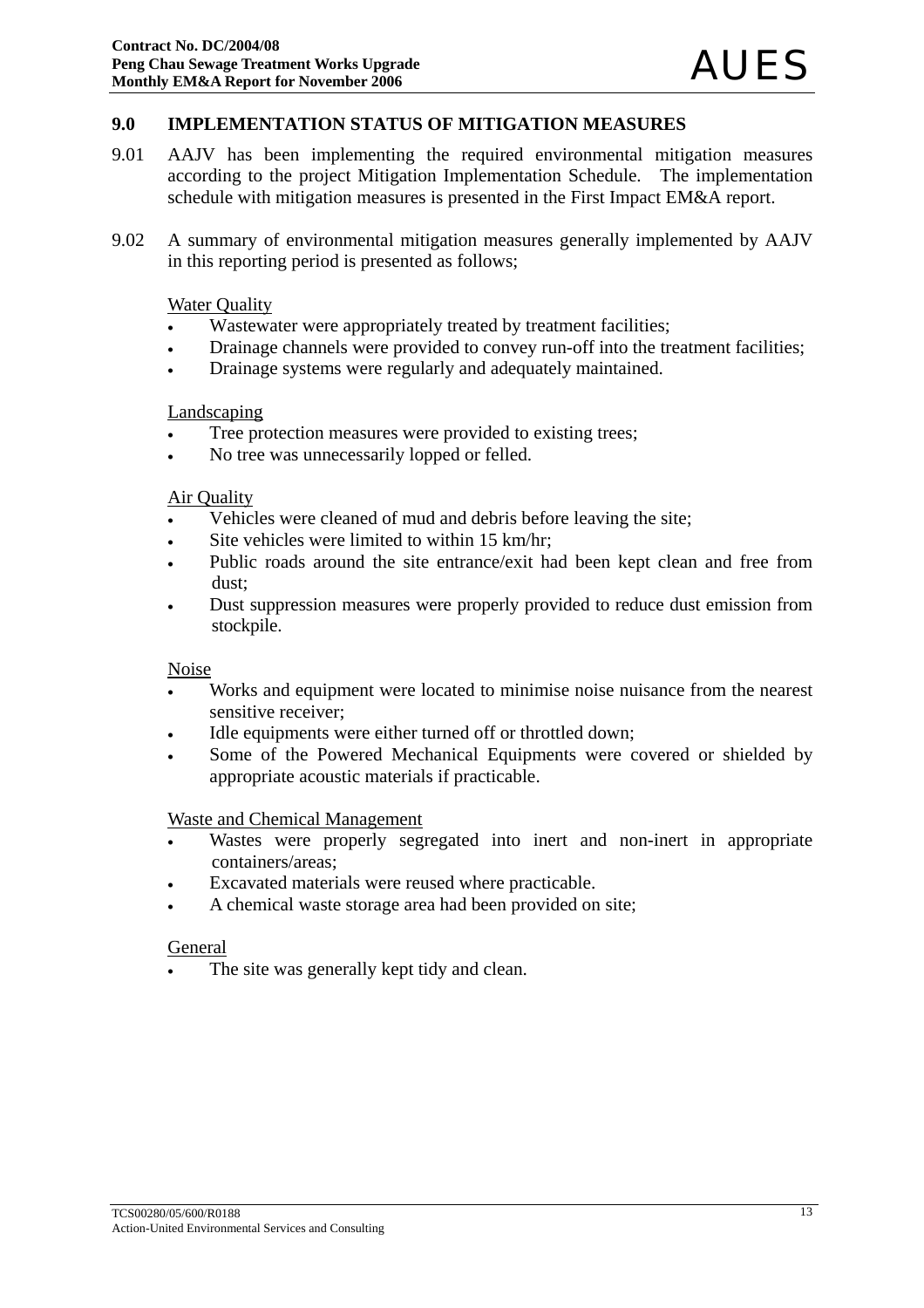#### **10.0 IMPACT FORECAST**

#### **KEY ISSUES FOR THE COMING MONTH**

- 10.01 Key issues to be considered in the coming month include:
	- Implementation of dust suppression measures at all times;
	- Potential marine water quality impact due to construction works near the seafront;
	- Potential fugitive dust quality impact due to dry/windy season (November to March) from the dry/loose/exposure soil surface/dusty material;
	- Disposal of empty engine oil containers within site area;
	- Ensure dust suppression measures are implemented properly;
	- Sediment catch-pits and silt removal facilities should be regularly maintained;
	- Management of chemical wastes:
	- Follow-up of improvement on general waste management issues; and
	- Implementation of construction noise preventative control measures.
- 10.02 The tentative 3-month rolling program is presented in **Appendix H**.

#### **11.0 CONCLUSION**

11.01 The EM&A program in November 2006 was undertaken in compliance with the EM&A manual for the Peng Chau Sewage Treatment Works Upgrade. A summary of environmental compliance of air, noise and water quality in this reporting period are presented as follows:

| <b>Env. Quality</b> | <b>Parameters</b>   | Compliance % | <b>Investigation &amp; Corrective Actions</b> |
|---------------------|---------------------|--------------|-----------------------------------------------|
| Air Quality         | 1-hour TSP          | 100          | Not Required for 100% Compliance              |
|                     | 24-hour TSP         | 100          | Not Required for 100% Compliance              |
| <b>Noise</b>        | Leg (30min) Daytime | 100          | Not Required for 100% Compliance              |
| Water Quality*      | -                   |              |                                               |

#### **Summary of the Exceedances for Impact Monitoring**

Note: \*No impact water quality monitoring was required since all marine based construction activities were completed on 01 August 2006.

- 11.02 No exceedance in 1-Hr TSP and 24-Hr TSP measurements was recorded in this reporting period.
- 11.03 All noise levels measured at AN1 were below the Limit level and no complaint was received in this reporting period.
- 11.04 No impact water quality monitoring was required in this reporting period during the course of marine works completed on 01 August 2006.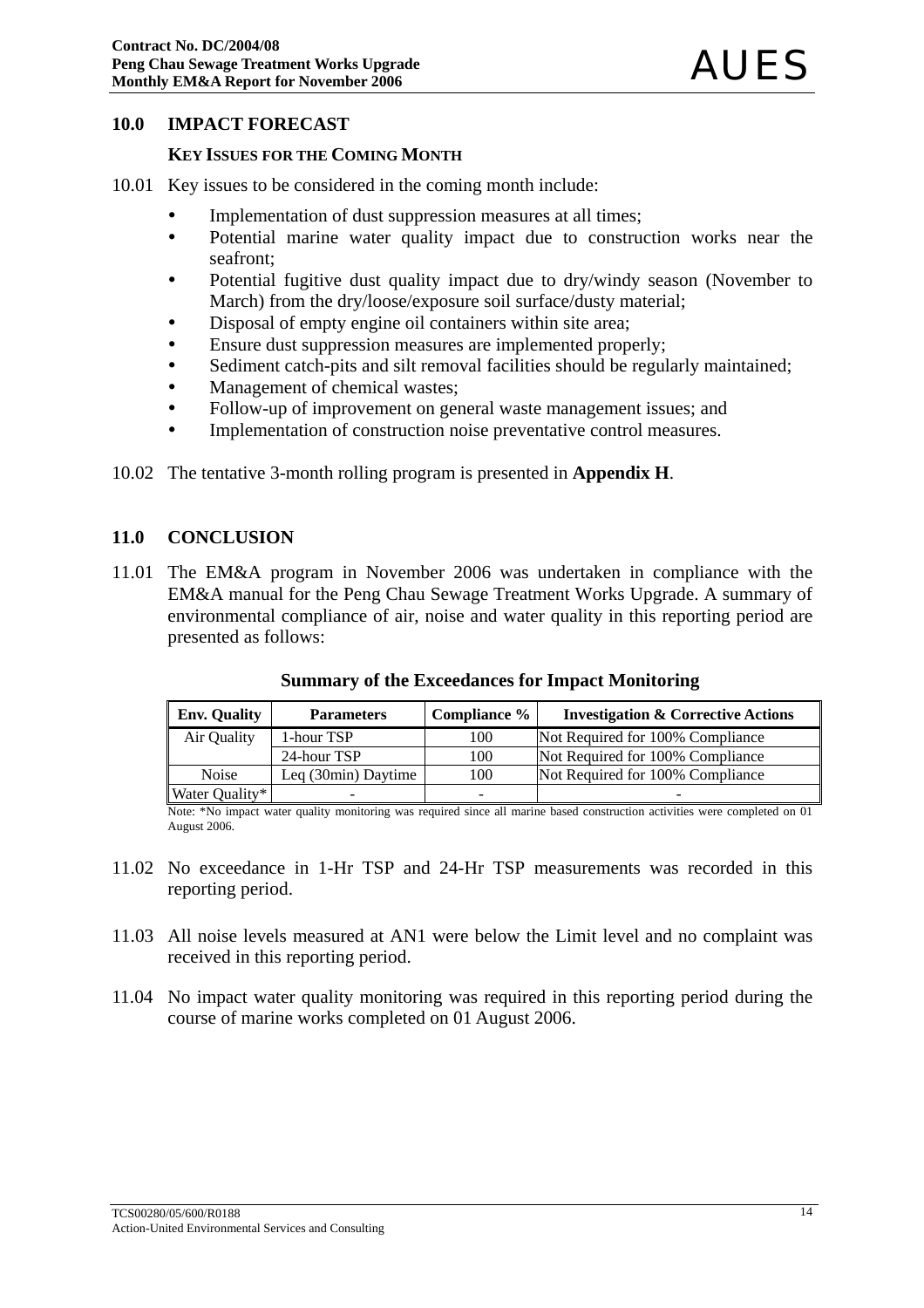- 11.05 Based on the EM&A Manual Clause 4.32, the post water quality monitoring was carried out from 02 August 2006 to 01 September 2006. All the monitoring results in the control/impact stations were within the baseline range. The monitoring results and graphical plot were present in pervious Monthly EM&A Report (September 2006).
- 11.06 No environmental complaint or summon was received in this reporting period.

#### **RECOMMENDATIONS**

- 11.07 Based on the IEC site inspection records on 30 November 2006, the following key recommendations are pertinent:
	- No second containment was provided for the chemical storage shed. Also, most of the chemicals were not properly labeled. The Contractor was reminded to provide secondary containment and labels for the chemicals;
	- The latest environmental training was March 2006. The Contractor was suggested to provide updated environmental training to their staff and sub-contractors such as spillage spill;
	- The Contractor was reminded to cover dusty stockpiles including cement and sand after used;
	- The Contractor had installed shelters for the concrete mixers;
	- The Contractor was suggested to improve the house keeping of the iron bending area;
	- The Contractor was reminded to properly treat the wastewater satisfying the discharge standards before discharging; and
	- As advised by the Contractor, no truck would go outside the site boundary and the trucks would be well washed before running on the paved road on-site.
- 11.08 The ET will continue to implement the EM&A program and audit the implementation of the environmental mitigation measures.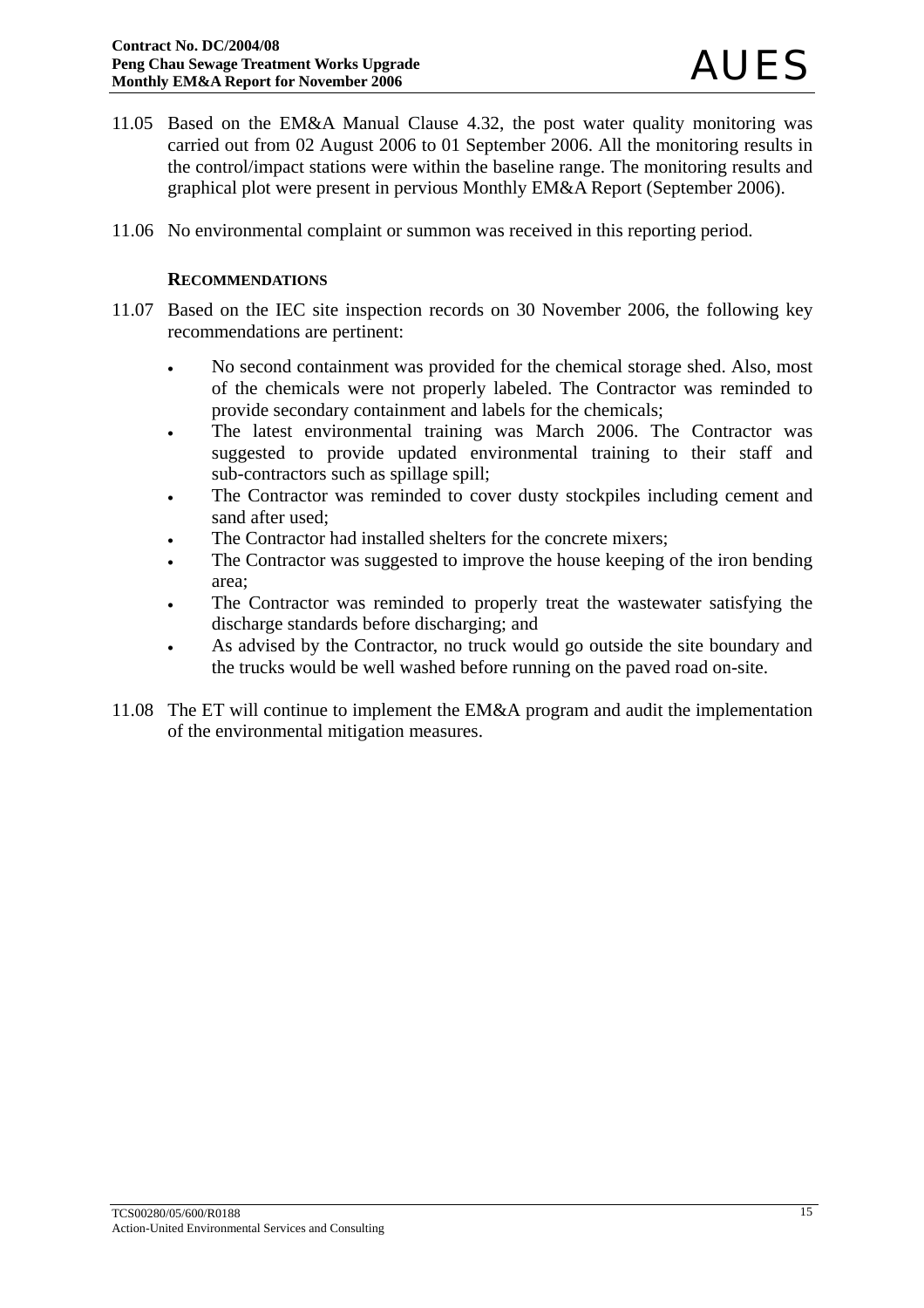**Appendix A** 

**Project Site Layout**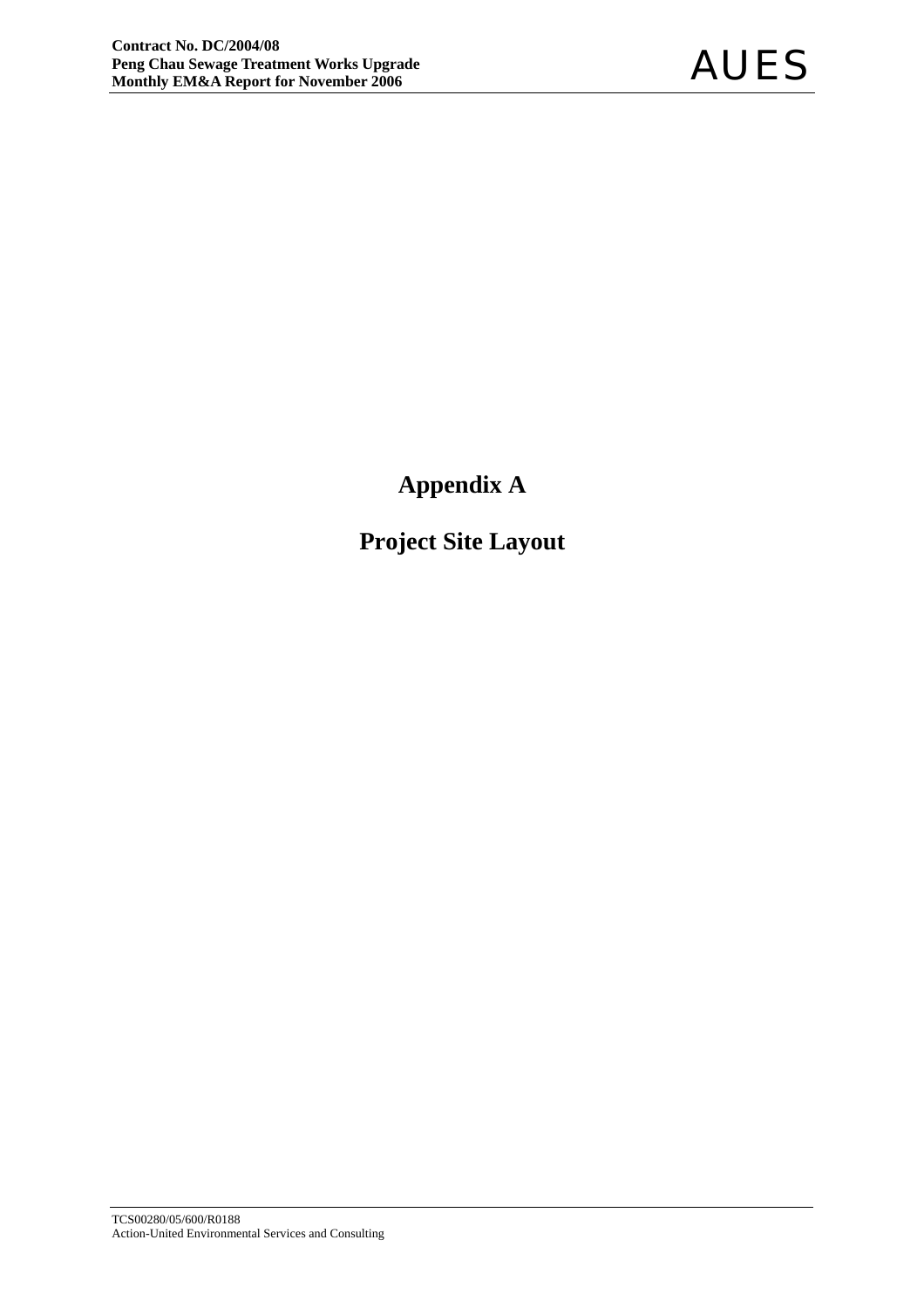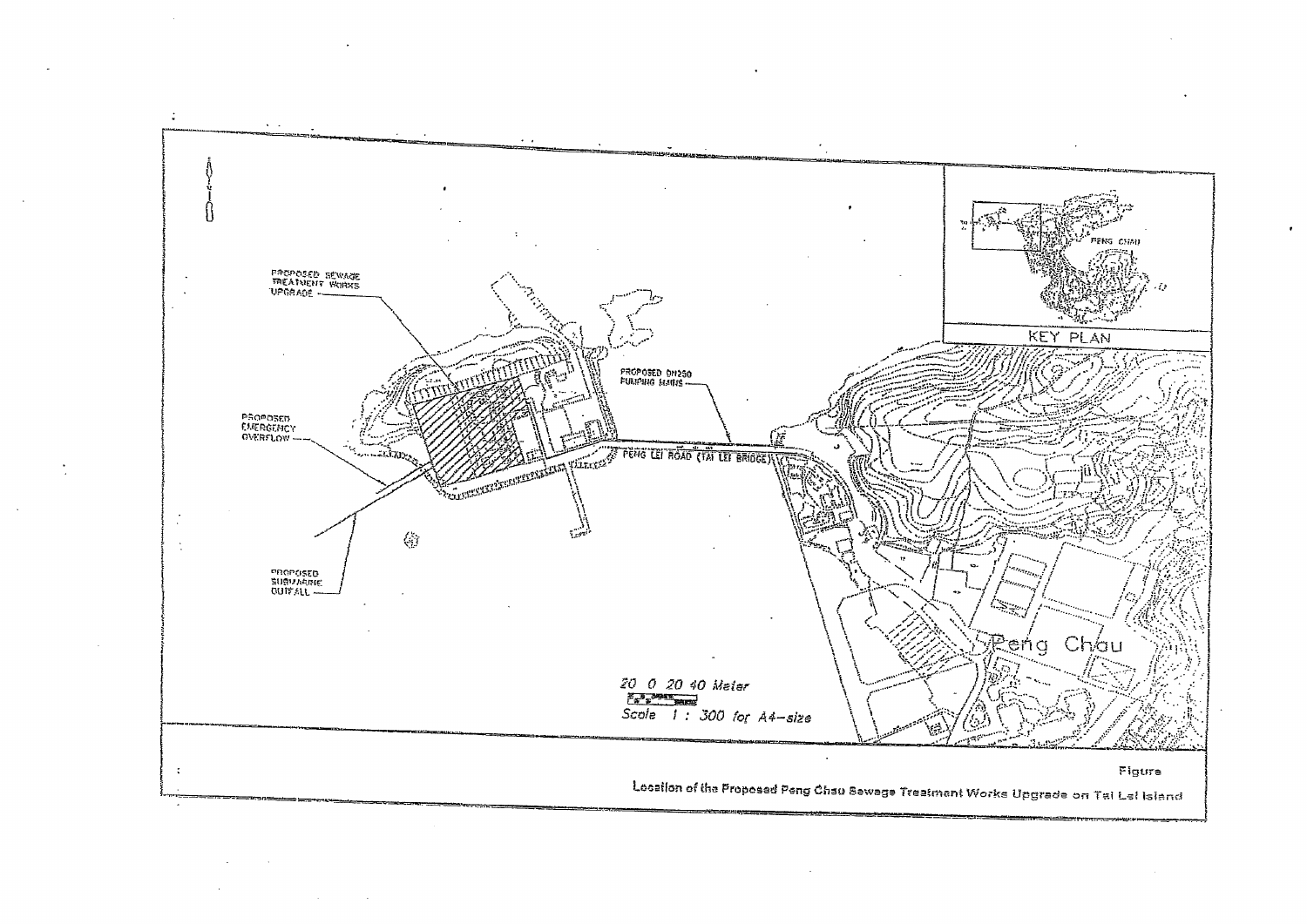

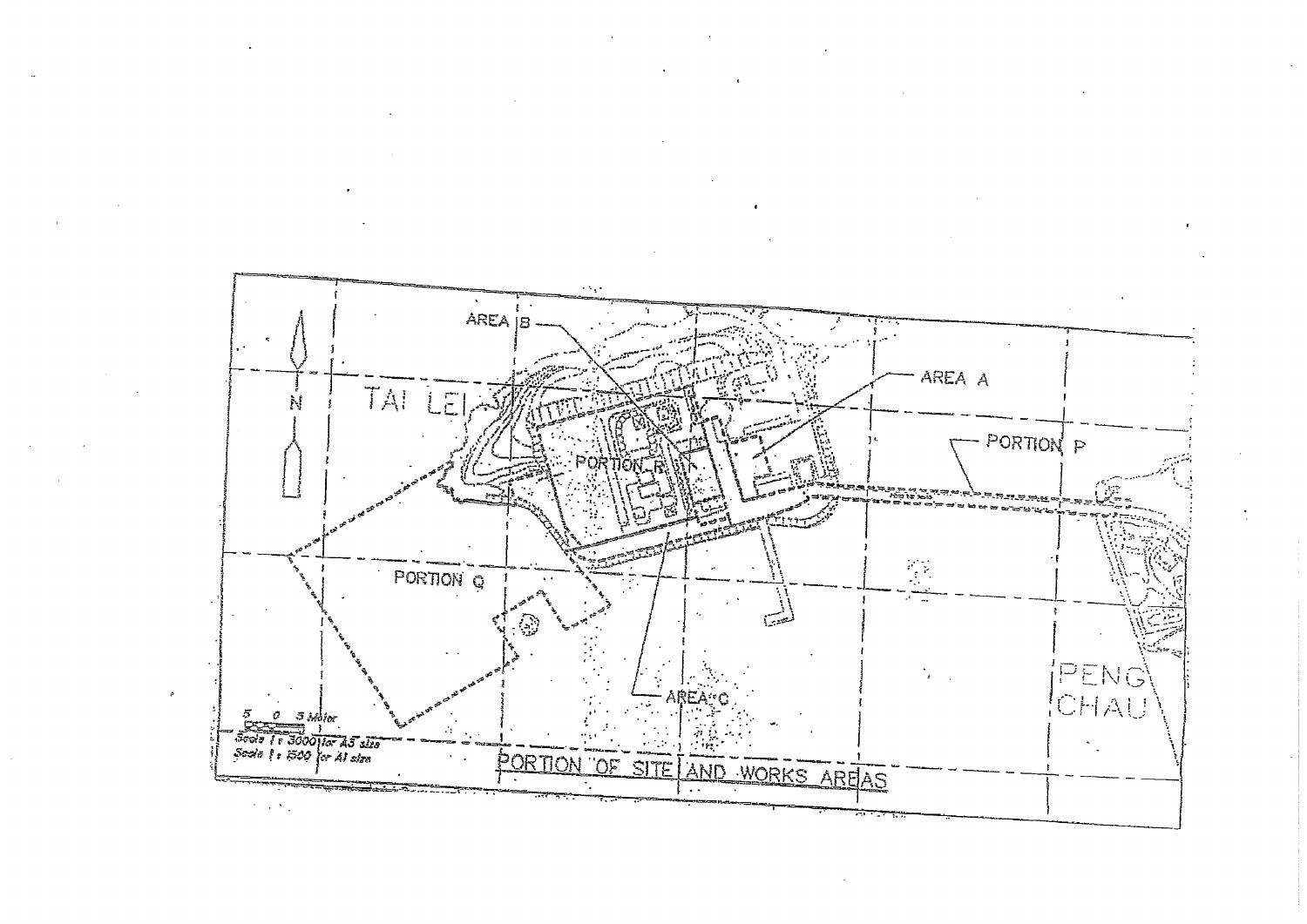## **Appendix B**

## **Environmental Organization Structure**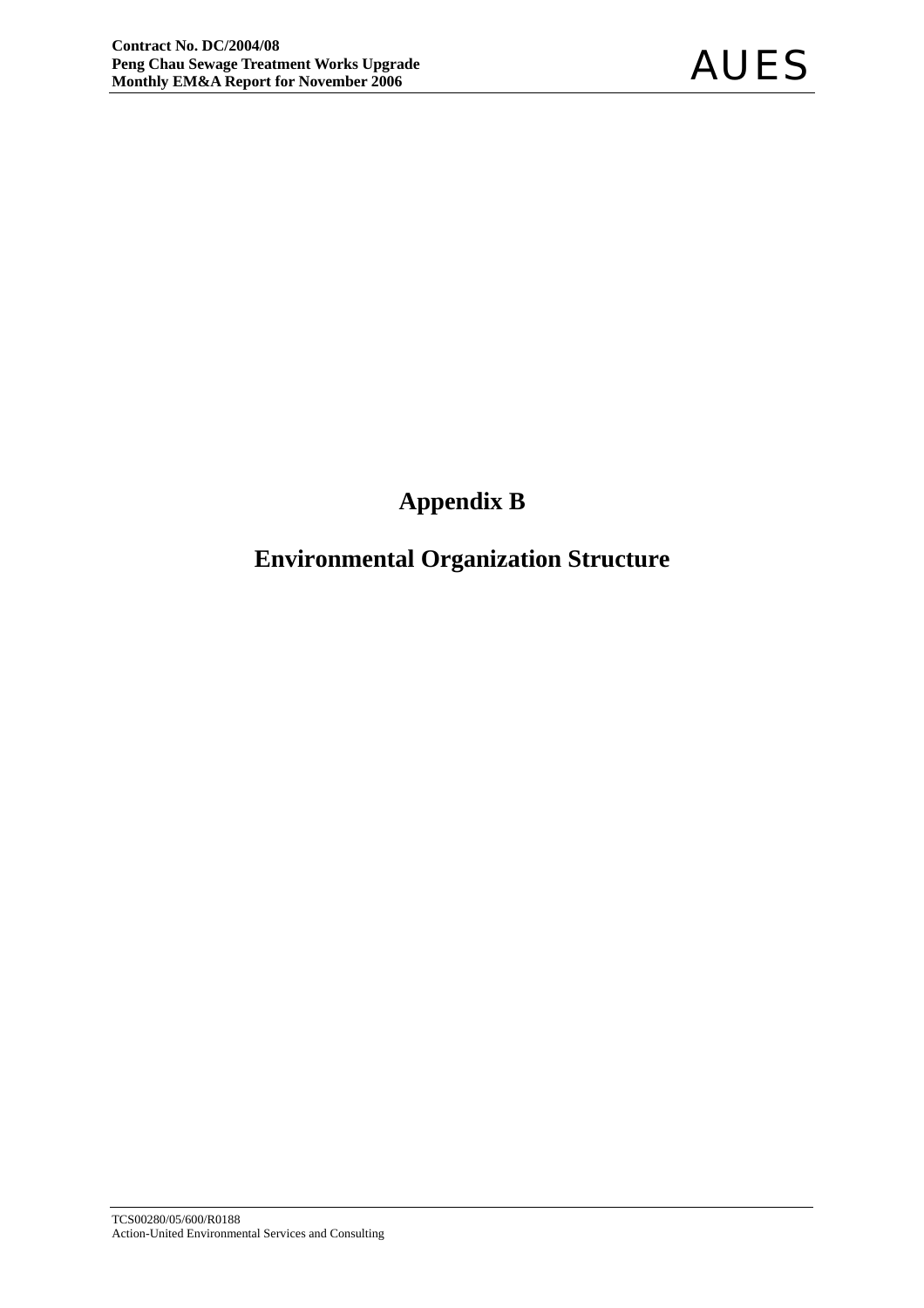| Organization    | <b>Project Role</b>           | <b>Designation</b>                        | <b>Name of Key Staff</b> | Tel No.   | Fax No.   |
|-----------------|-------------------------------|-------------------------------------------|--------------------------|-----------|-----------|
| <b>DSD</b>      | Employer                      | Permit Holder                             | Ir. David Leung          | 2594-7281 | 2827-8526 |
|                 |                               | Project Engineer                          | Mr. Stephen Ng           | 2428-2332 | 2424-9114 |
| <b>CDM</b>      | Engineer's<br>Representative  | <b>Resident Engineer</b>                  | Mr. Alfred Cheung        | 2983-9303 | 2983-9843 |
|                 |                               | <b>ARE</b>                                | Mr. Alex Yeung           | 2983-9303 | 2983-9843 |
|                 | Independent<br>Environmental  | <b>IEC</b>                                | Mr. Antony Wong          | 2815-2221 | 2815-3377 |
| <b>BMT</b> Asia | Checker                       | <b>IEC'S</b> Representative               | Mr. Benny Ng             | 2815-2221 | 2815-3377 |
| Acciona-ATAL    | <b>Main Contractor</b>        | <b>Project Manager</b>                    | Mr. William Chan         | 2983-0092 | 2983-0381 |
|                 |                               | Site Agent                                | Mr. Mingo Li             | 2983-0092 | 2983-0381 |
| <b>AUES</b>     | Contractor's<br>Environmental | <b>Environmental Team</b><br>Leader (ETL) | Mr. Ken Wong             | 2959-6059 | 2959-6079 |
|                 | Team                          | Project Supervisor                        | Mr. Benjamin Tam         | 2959-6059 | 2959-6079 |

#### **Contact Details of Key Personnel**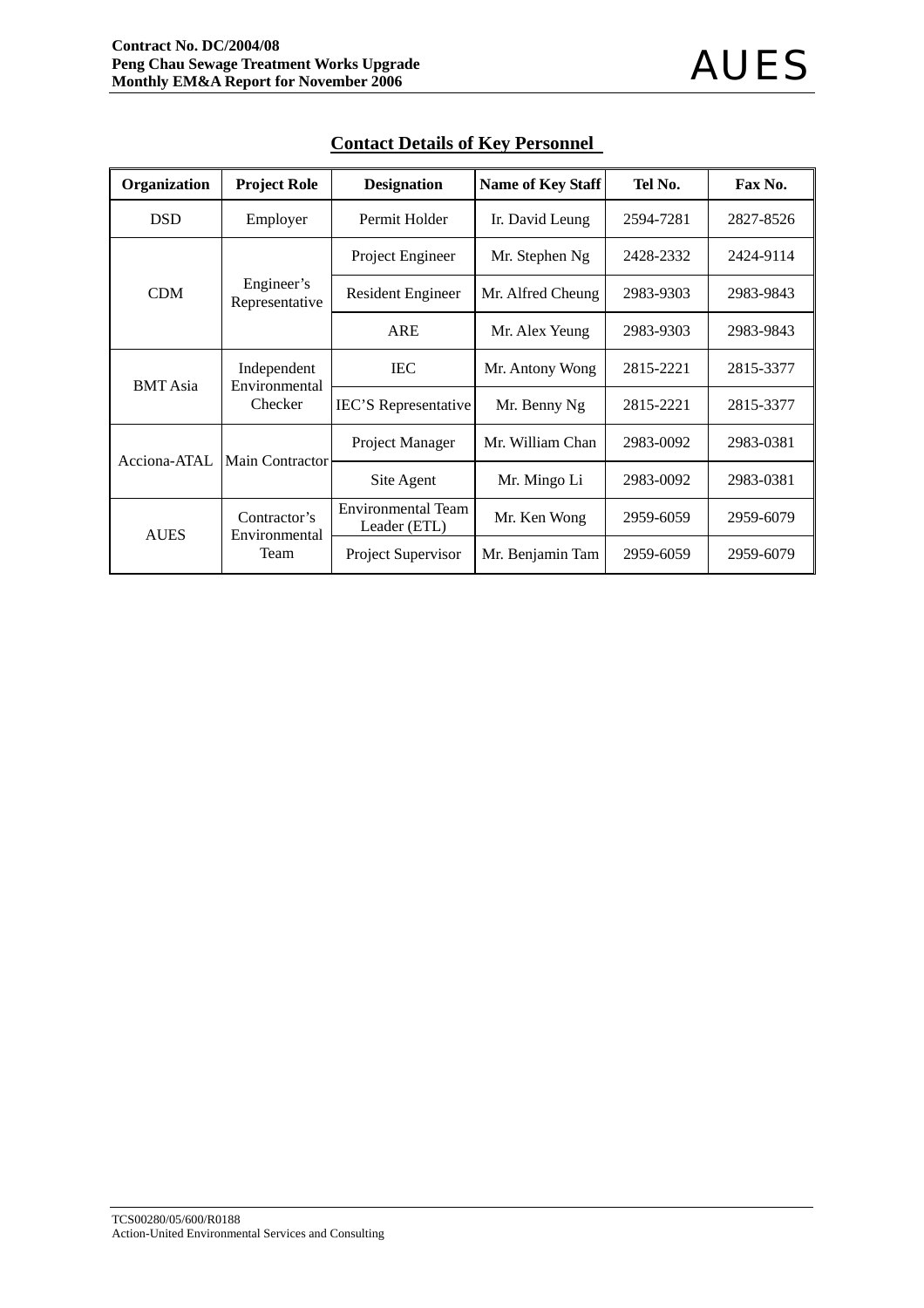## **Appendix C**

## **Locations of Designated Monitoring Stations**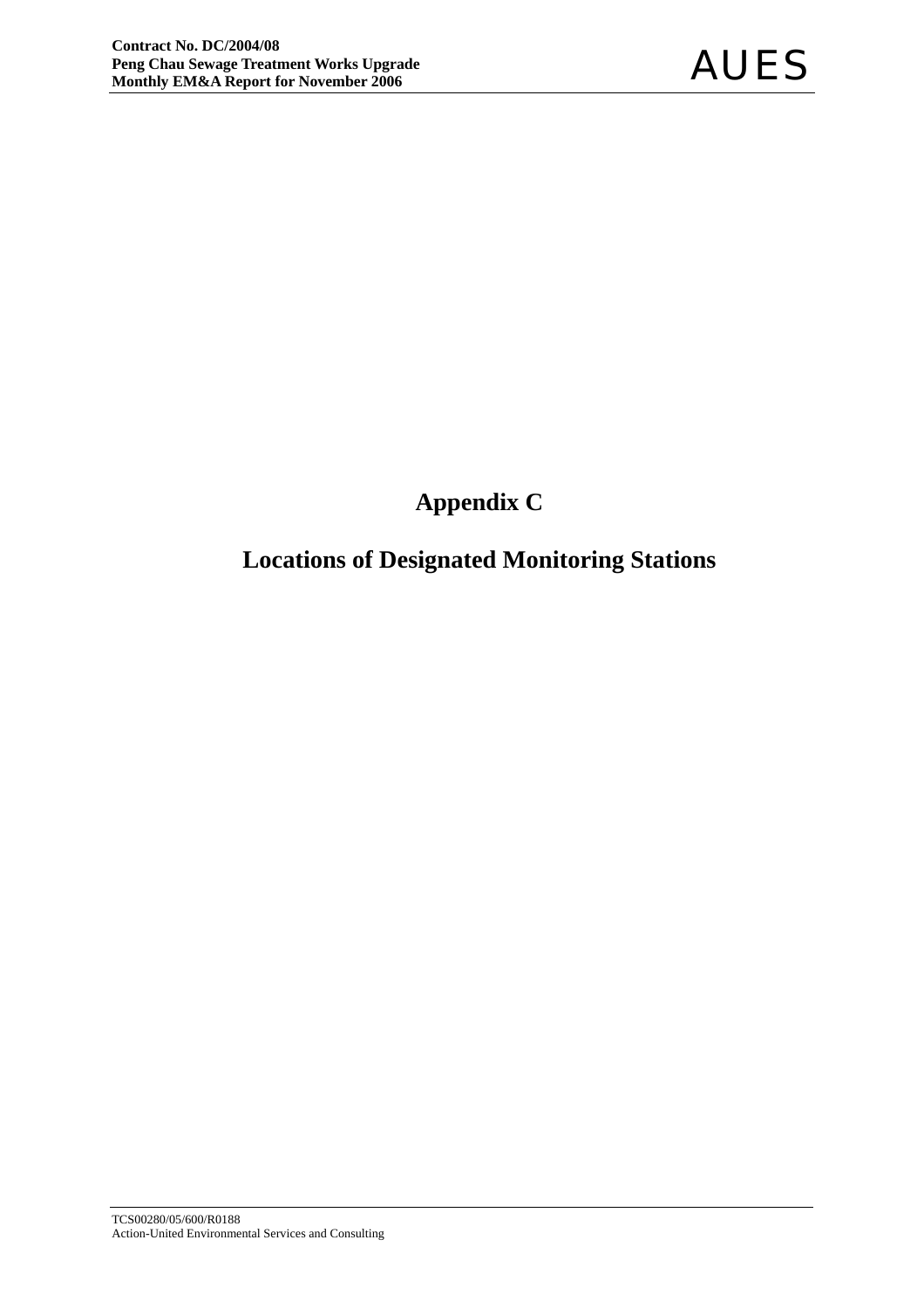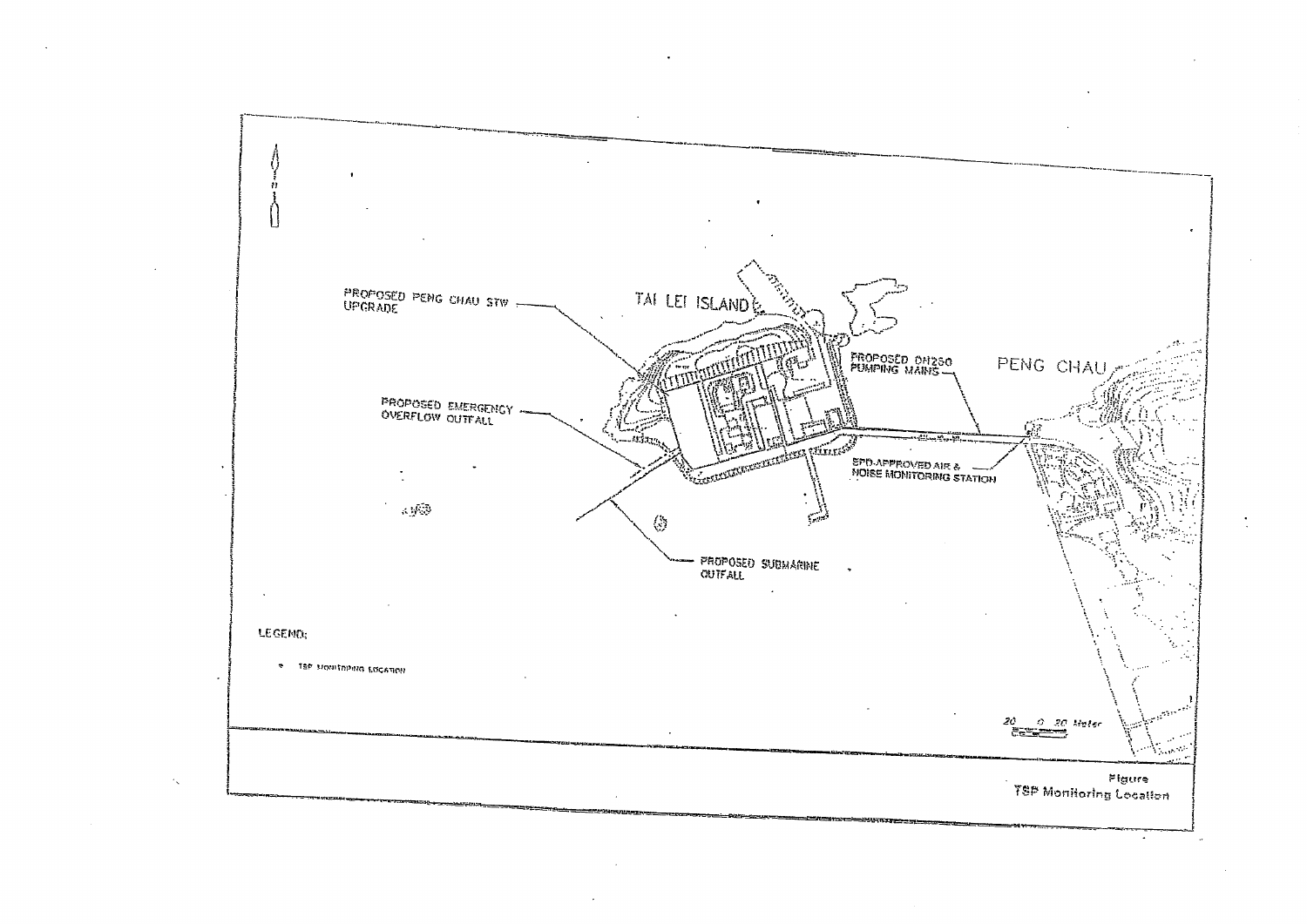

 $\mathcal{L}_\mathrm{F}$  :

 $\frac{1}{2}$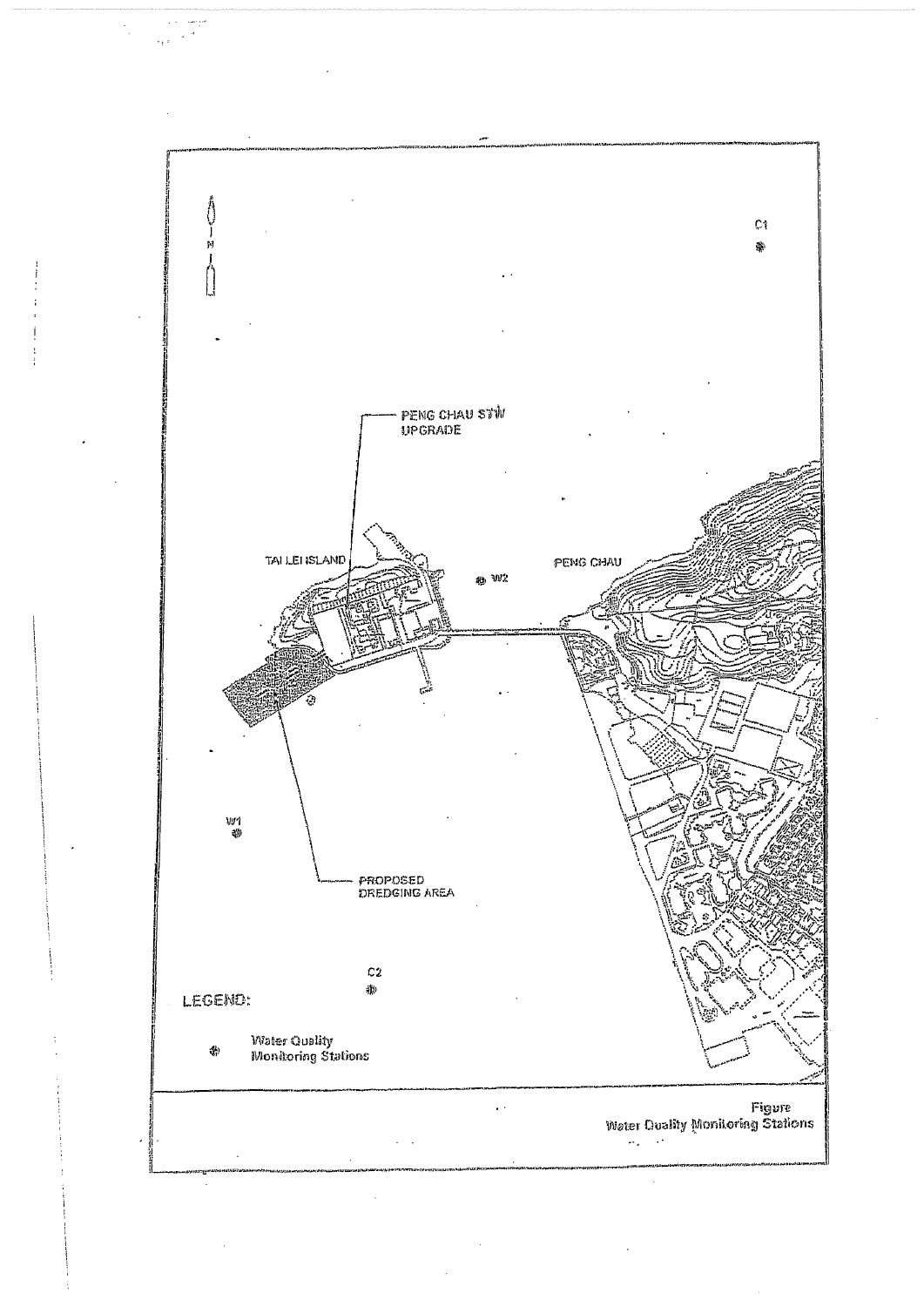## **Appendix D**

## **Equipment Calibration Certificates**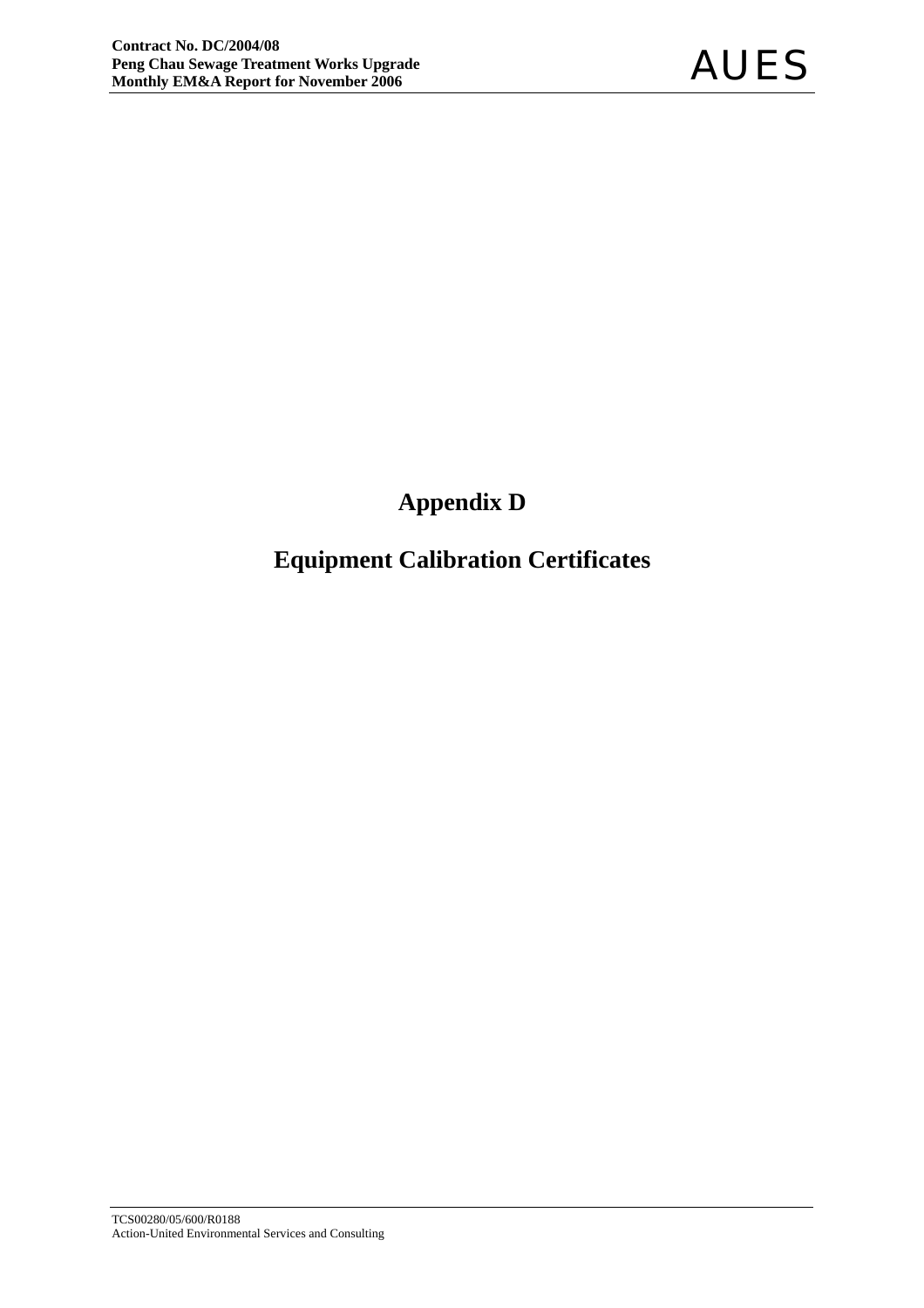#### **Equipment Calibration List for Peng Chau Sewage Treatment Works Upgrade Project**

| <b>Item</b>    | Aspect       | <b>Description of Equipment</b>                         | <b>Serial No.</b> | Date of<br><b>Calibration</b> | Date of Next<br><b>Calibration</b> |
|----------------|--------------|---------------------------------------------------------|-------------------|-------------------------------|------------------------------------|
| $1*$           | Air          | Greasby Anderson GMWS2310 High<br><b>Volume Sampler</b> | AN1               | $06$ Nov $06$                 | 06 Feb 07                          |
| $\overline{2}$ |              | Sibata LD-3                                             | 362337            | $22$ Jun 06                   | 22 Jun 07                          |
| 3              | <b>Noise</b> | Bruel & Kjaer 4231 Acoustical Calibrator                | 2292167           | 13 Apr 06                     | 13 Apr 07                          |
| 4              |              | Bruel & Kjaer 2238 Integrating Sound Level<br>Meter     | 2337676           | 13 Apr 06                     | 13 Apr 07                          |

Note: Calibration certificates will only be provided if monitoring equipment is re-calibrated or new.

*No Water Quality Monitoring was required in this reporting period, since all marine based construction activities were completed on 01 August 2006. Post Water Quality was carried out from 02 August to 01 September 2006. Therefore, no water quality monitoring equipments calibration certificate was enclosed in this Monthly EM&A Report.*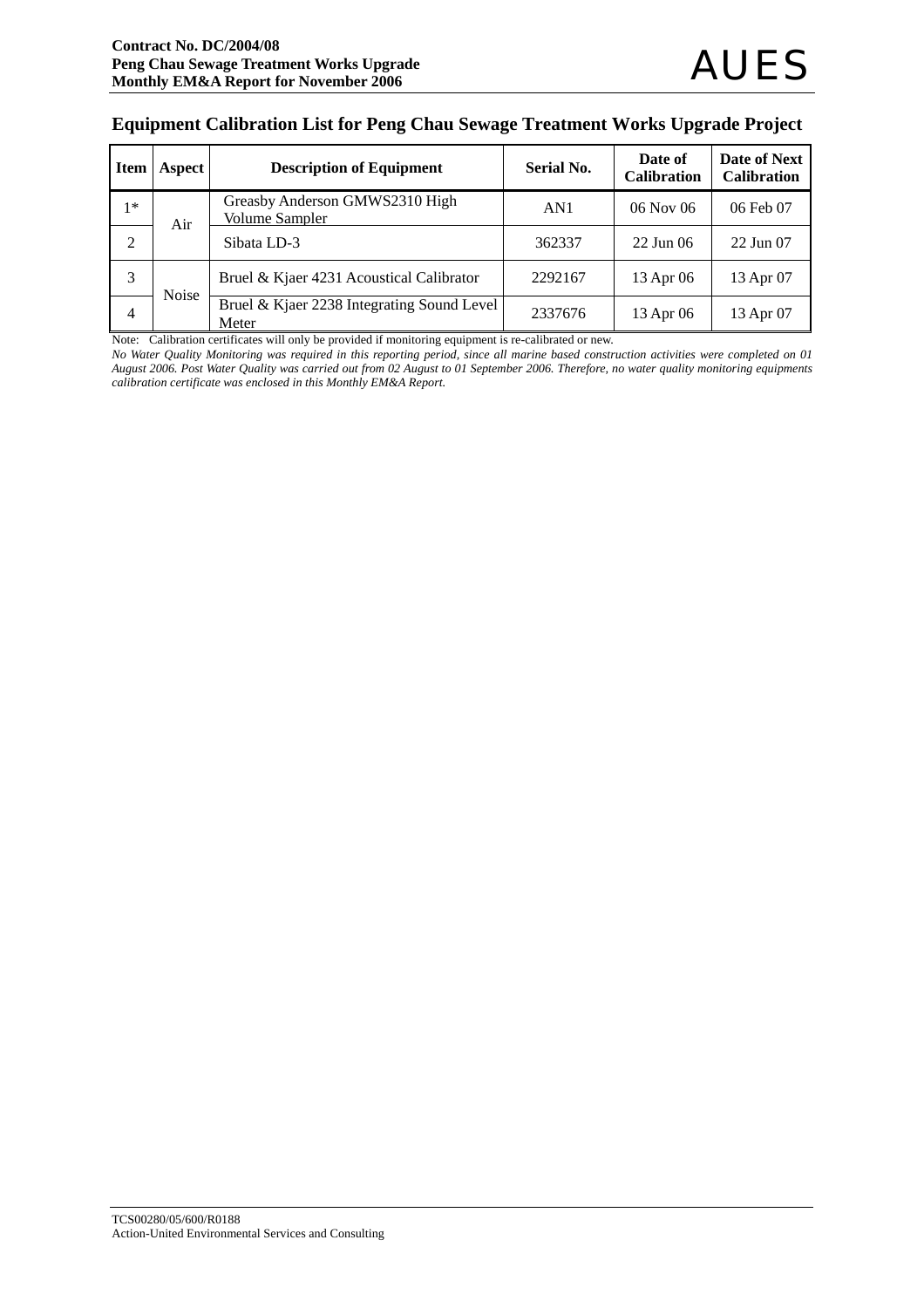#### TSP SAMPLER CALIBRATION CALCULATION SPREADSHEET

| Location: Peng Chau<br>Location ID:                                                                                                                                                                                                                                                                                                                                                                                                                                                                                                   |  | AN <sub>1</sub>          |                           |                                                                                 |                                       |                                                        | Date of Calibration: 6-Nov-06<br>Next Calibration Date: 6-Feb-07<br>Technician: Mr. Ben Tam |                                                                                     |                    |  |  |
|---------------------------------------------------------------------------------------------------------------------------------------------------------------------------------------------------------------------------------------------------------------------------------------------------------------------------------------------------------------------------------------------------------------------------------------------------------------------------------------------------------------------------------------|--|--------------------------|---------------------------|---------------------------------------------------------------------------------|---------------------------------------|--------------------------------------------------------|---------------------------------------------------------------------------------------------|-------------------------------------------------------------------------------------|--------------------|--|--|
|                                                                                                                                                                                                                                                                                                                                                                                                                                                                                                                                       |  |                          |                           |                                                                                 | <b>CONDITIONS</b>                     |                                                        |                                                                                             |                                                                                     |                    |  |  |
|                                                                                                                                                                                                                                                                                                                                                                                                                                                                                                                                       |  | Sea Level Pressure (hPa) | Temperature $(^{\circ}C)$ |                                                                                 | 1015.8<br>24.9                        |                                                        | 761.85<br>Corrected Pressure (mm Hg)<br>298                                                 |                                                                                     |                    |  |  |
|                                                                                                                                                                                                                                                                                                                                                                                                                                                                                                                                       |  |                          |                           |                                                                                 | <b>CALIBRATION ORIFICE</b>            |                                                        |                                                                                             |                                                                                     |                    |  |  |
|                                                                                                                                                                                                                                                                                                                                                                                                                                                                                                                                       |  |                          |                           | Make->TISCH<br>Model- $> 515N$<br>Serial # -> 9833620                           |                                       |                                                        |                                                                                             | Qstd Slope -><br>Qstd Intercept ->                                                  | 1.94872<br>0.00202 |  |  |
|                                                                                                                                                                                                                                                                                                                                                                                                                                                                                                                                       |  |                          |                           |                                                                                 | <b>CALIBRATION</b>                    |                                                        |                                                                                             |                                                                                     |                    |  |  |
| H2O(R)<br>H <sub>20</sub><br>Qstd<br>H20(L)<br>Plate                                                                                                                                                                                                                                                                                                                                                                                                                                                                                  |  |                          |                           |                                                                                 |                                       | IC                                                     |                                                                                             | <b>LINEAR</b>                                                                       |                    |  |  |
| (m3/min)<br>No.<br>(in)<br>(in)<br>(in)<br>18<br>4.1<br>4.1<br>8.2<br>1.470<br>3.2<br>1.299<br>3.2<br>6.4<br>13<br>4.8<br>1.125<br>10<br>2.4<br>2.4<br>1.6<br>3.2<br>0.918<br>1.6<br>7<br>5<br>1.8<br>0.688<br>0.9<br>0.9                                                                                                                                                                                                                                                                                                             |  |                          |                           |                                                                                 | (chart)<br>43<br>35<br>30<br>20<br>13 | corrected<br>43.07<br>35.05<br>30.05<br>20.03<br>13.02 |                                                                                             | <b>REGRESSION</b><br>$Slope =$<br>Intercept = $-14.1808$<br>Corr. $\text{coeff.} =$ | 38.5622<br>0.9968  |  |  |
| <b>Calculations:</b><br>Qstd = 1/m[Sqrt(H20(Pa/Pstd)(Tstd/Ta))-b]<br>IC = I[Sqrt(Pa/Pstd)(Tstd/Ta)]<br>$Qstd = standard flow rate$<br>IC = corrected chart respones<br>$\vert$ = actual chart response<br>$m =$ calibrator Qstd slope<br>$\mathbf{b}$ = calibrator Qstd intercept<br>$Ta = actual$ temperature during calibration (deg K)<br>Pstd = actual pressure during calibration (mm Hg)<br>For subsequent calculation of sampler flow:<br>1/m((1)[Sqrt(298/Tav)(Pav/760)]-b)<br>$m =$ sampler slope<br>$b =$ sampler intercept |  |                          |                           | 50.00<br>40.00<br>Actual chart response (IC)<br>30.00<br>20.00<br>10.00<br>0.00 |                                       | <b>FLOW RATE CHART</b>                                 | $y = 38.562x - 14.181$                                                                      | ٠                                                                                   |                    |  |  |
| $l =$ chart response<br>Tav = daily average temperature<br>Pav = daily average pressure                                                                                                                                                                                                                                                                                                                                                                                                                                               |  |                          |                           |                                                                                 |                                       | 0.000<br>0.200                                         |                                                                                             | 0.400  0.600  0.800  1.000  1.200<br>Standard Flow Rate (m3/min)                    | 1.400<br>1.600     |  |  |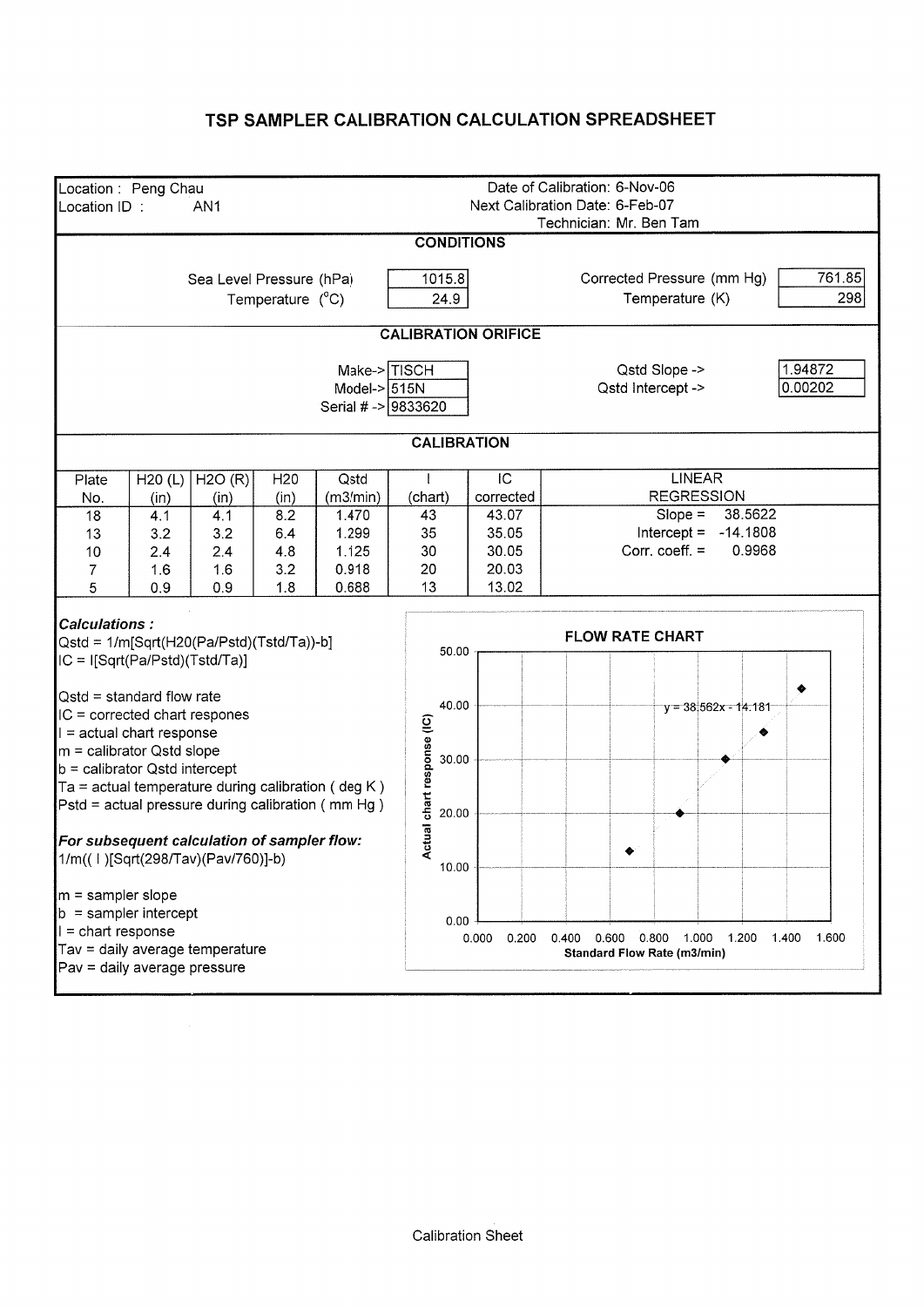## **Appendix E**

## **Impact Monitoring Schedules**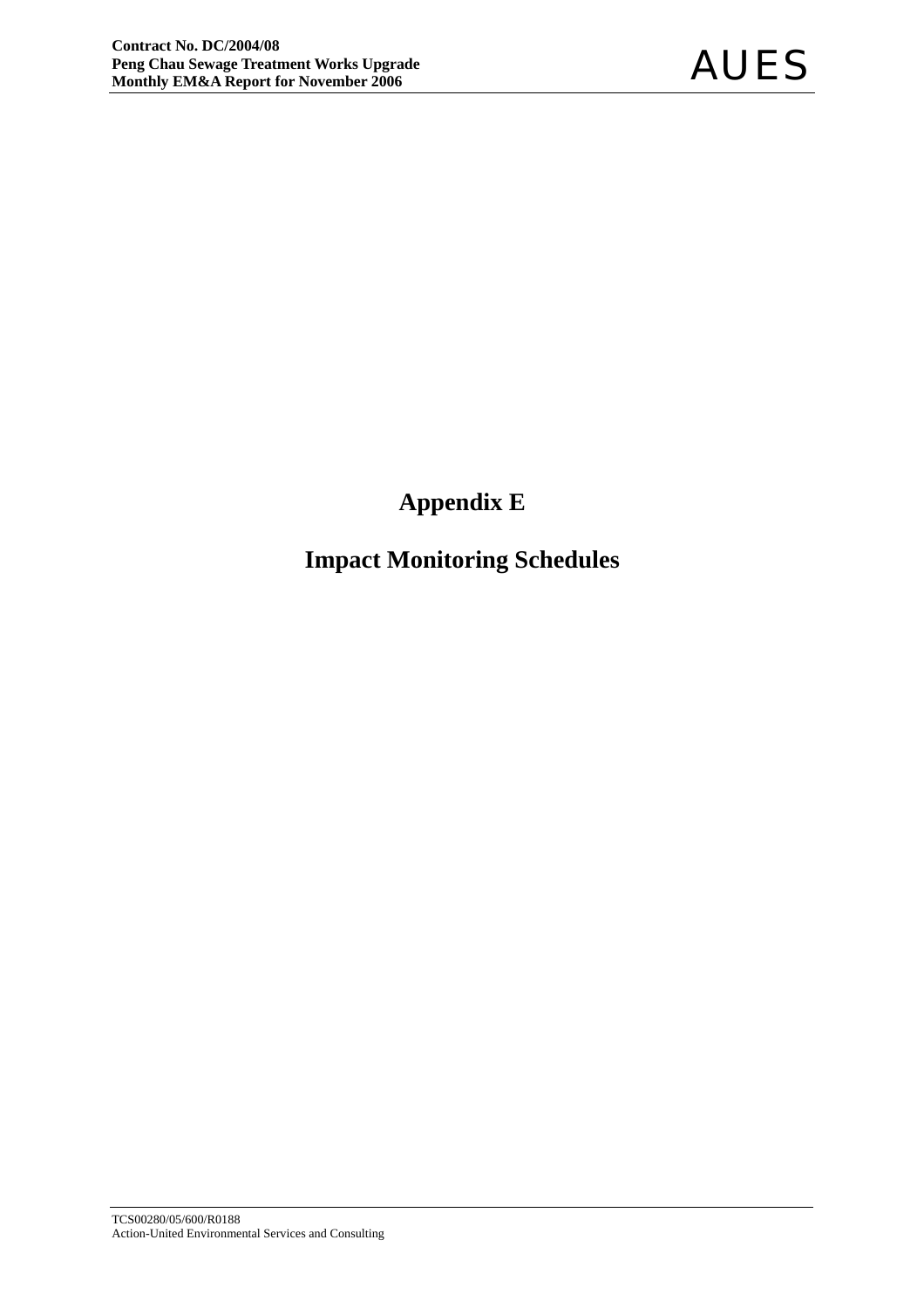#### **Impact Monitoring Schedules in the Reporting Period**

| <b>Date</b> |     | <b>Dust Monitoring</b> |           |                         |
|-------------|-----|------------------------|-----------|-------------------------|
|             |     | 1-Hr TSP               | 24-Hr TSP | <b>Noise Monitoring</b> |
| 26-Oct-06   | Thu |                        |           |                         |
| 27-Oct-06   | Fri |                        |           |                         |
| 28-Oct-06   | Sat |                        |           |                         |
| 29-Oct-06   | Sun |                        |           |                         |
| 30-Oct-06   | Mon |                        |           |                         |
| 31-Oct-06   | Tue |                        |           |                         |
| $1-Nov-06$  | Wed |                        |           |                         |
| $2-Nov-06$  | Thu |                        |           |                         |
| $3-Nov-06$  | Fri |                        |           |                         |
| 4-Nov-06    | Sat |                        |           |                         |
| 5-Nov-06    | Sun |                        |           |                         |
| 6-Nov-06    | Mon |                        |           |                         |
| 7-Nov-06    | Tue |                        |           |                         |
| 8-Nov-06    | Wed |                        |           |                         |
| 9-Nov-06    | Thu |                        |           |                         |
| 10-Nov-06   | Fri |                        |           |                         |
| 11-Nov-06   | Sat |                        |           |                         |
| 12-Nov-06   | Sun |                        |           |                         |
| 13-Nov-06   | Mon |                        |           |                         |
| 14-Nov-06   | Tue |                        |           |                         |
| 15-Nov-06   | Wed |                        |           |                         |
| 16-Nov-06   | Thu |                        |           |                         |
| 17-Nov-06   | Fri |                        |           |                         |
| 18-Nov-06   | Sat |                        |           |                         |
| 19-Nov-06   | Sun |                        |           |                         |
| 20-Nov-06   | Mon |                        |           |                         |
| 21-Nov-06   | Tue |                        |           |                         |
| 22-Nov-06   | Wed |                        |           |                         |
| $23-Nov-06$ | Thu |                        |           |                         |
| 24-Nov-06   | Fri |                        |           |                         |
| 25-Nov-06   | Sat |                        |           |                         |

*No Water Quality Monitoring was required in this reporting period, since all marine based construction activities were completed on 01 August 2006. Post Water Quality was carried out from 02 August to 01 September 2006, monitoring results were presented in the pervious Monthly EM&A Report (September 2006)* 

| <b>Monitoring Day</b>    |
|--------------------------|
| Sunday or Public Holiday |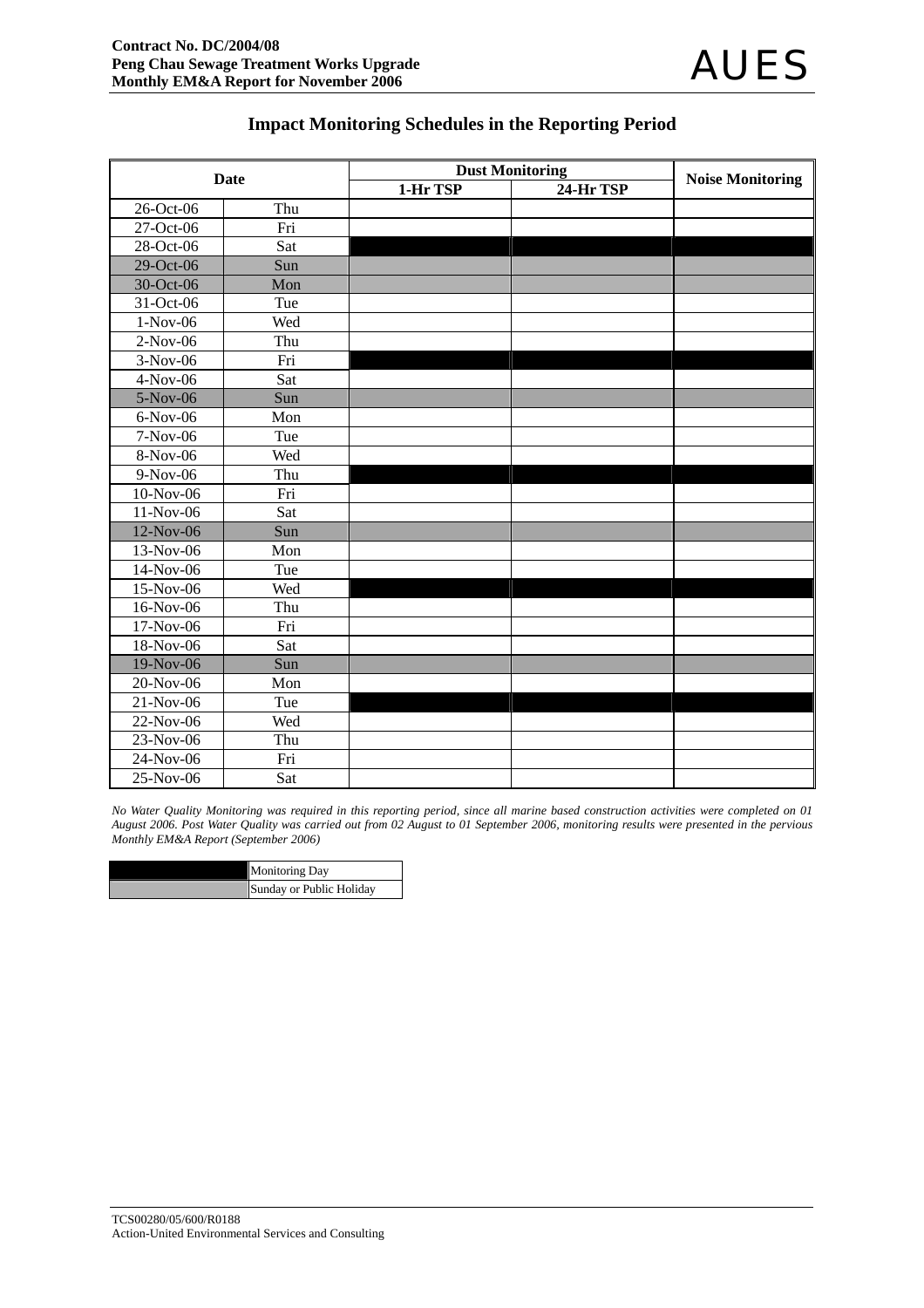

#### **Impact Monitoring Schedules in the Next Reporting Period**

| <b>Date</b> |     | <b>Dust Monitoring</b> |           |                         |
|-------------|-----|------------------------|-----------|-------------------------|
|             |     | $1-Hr$ TSP             | 24-Hr TSP | <b>Noise Monitoring</b> |
| 26-Nov-06   | Sun |                        |           |                         |
| 27-Nov-06   | Mon |                        |           |                         |
| 28-Nov-06   | Tue |                        |           |                         |
| 29-Nov-06   | Wed |                        |           |                         |
| 30-Nov-06   | Thu |                        |           |                         |
| 1-Dec-06    | Fri |                        |           |                         |
| $2$ -Dec-06 | Sat |                        |           |                         |
| 3-Dec-06    | Sun |                        |           |                         |
| 4-Dec-06    | Mon |                        |           |                         |
| 5-Dec-06    | Tue |                        |           |                         |
| $6$ -Dec-06 | Wed |                        |           |                         |
| 7-Dec-06    | Thu |                        |           |                         |
| 8-Dec-06    | Fri |                        |           |                         |
| 9-Dec-06    | Sat |                        |           |                         |
| 10-Dec-06   | Sun |                        |           |                         |
| 11-Dec-06   | Mon |                        |           |                         |
| 12-Dec-06   | Tue |                        |           |                         |
| 13-Dec-06   | Wed |                        |           |                         |
| 14-Dec-06   | Thu |                        |           |                         |
| 15-Dec-06   | Fri |                        |           |                         |
| 16-Dec-06   | Sat |                        |           |                         |
| 17-Dec-06   | Sun |                        |           |                         |
| 18-Dec-06   | Mon |                        |           |                         |
| 19-Dec-06   | Tue |                        |           |                         |
| 20-Dec-06   | Wed |                        |           |                         |
| 21-Dec-06   | Thu |                        |           |                         |
| 22-Dec-06   | Fri |                        |           |                         |
| 23-Dec-06   | Sat |                        |           |                         |
| 24-Dec-06   | Sun |                        |           |                         |
| 25-Dec-06   | Mon |                        |           |                         |

| <b>Monitoring Day</b>    |
|--------------------------|
| Sunday or Public Holiday |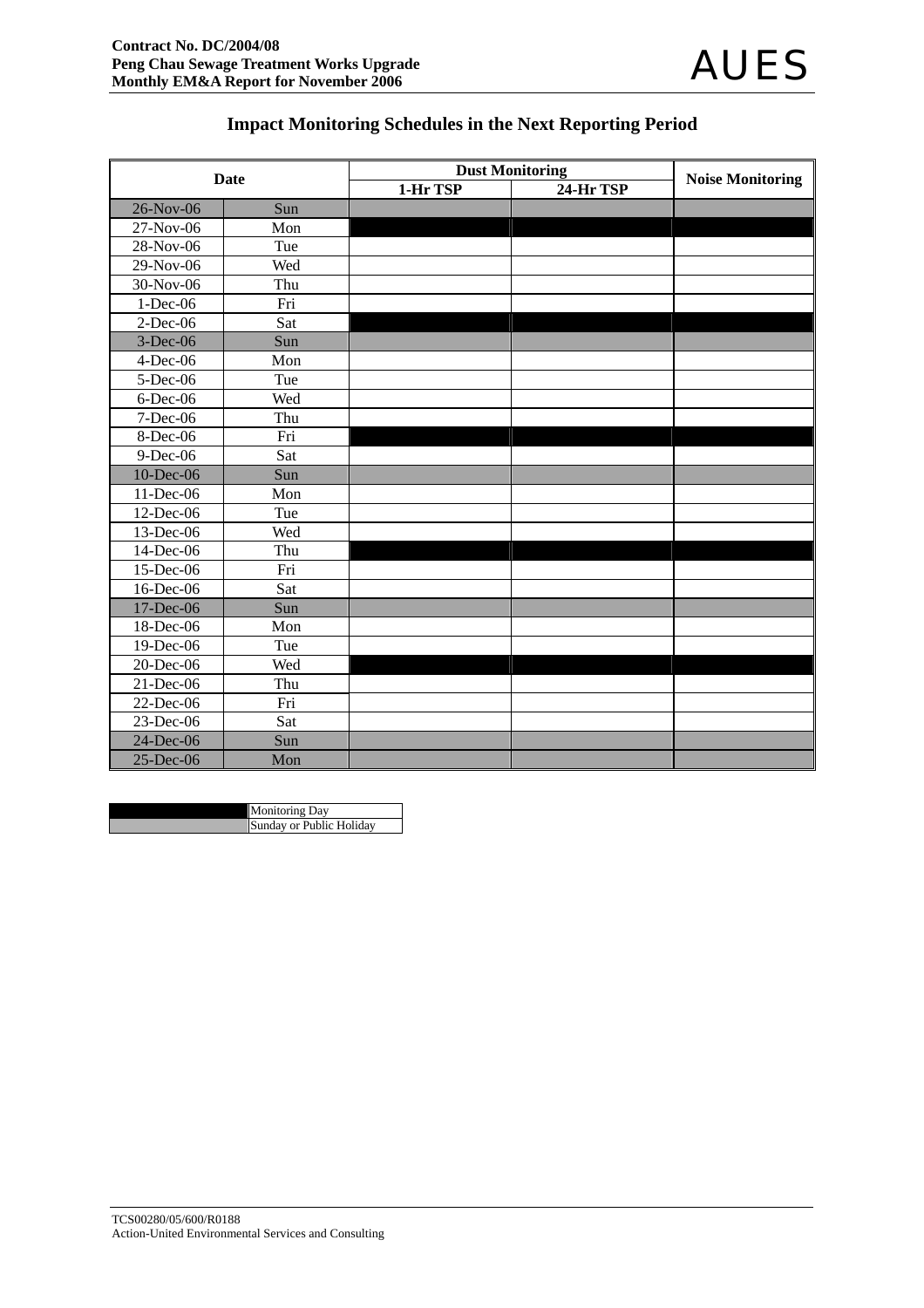## **Appendix F**

## **Graphical Plots of Air and Noise Monitoring Results**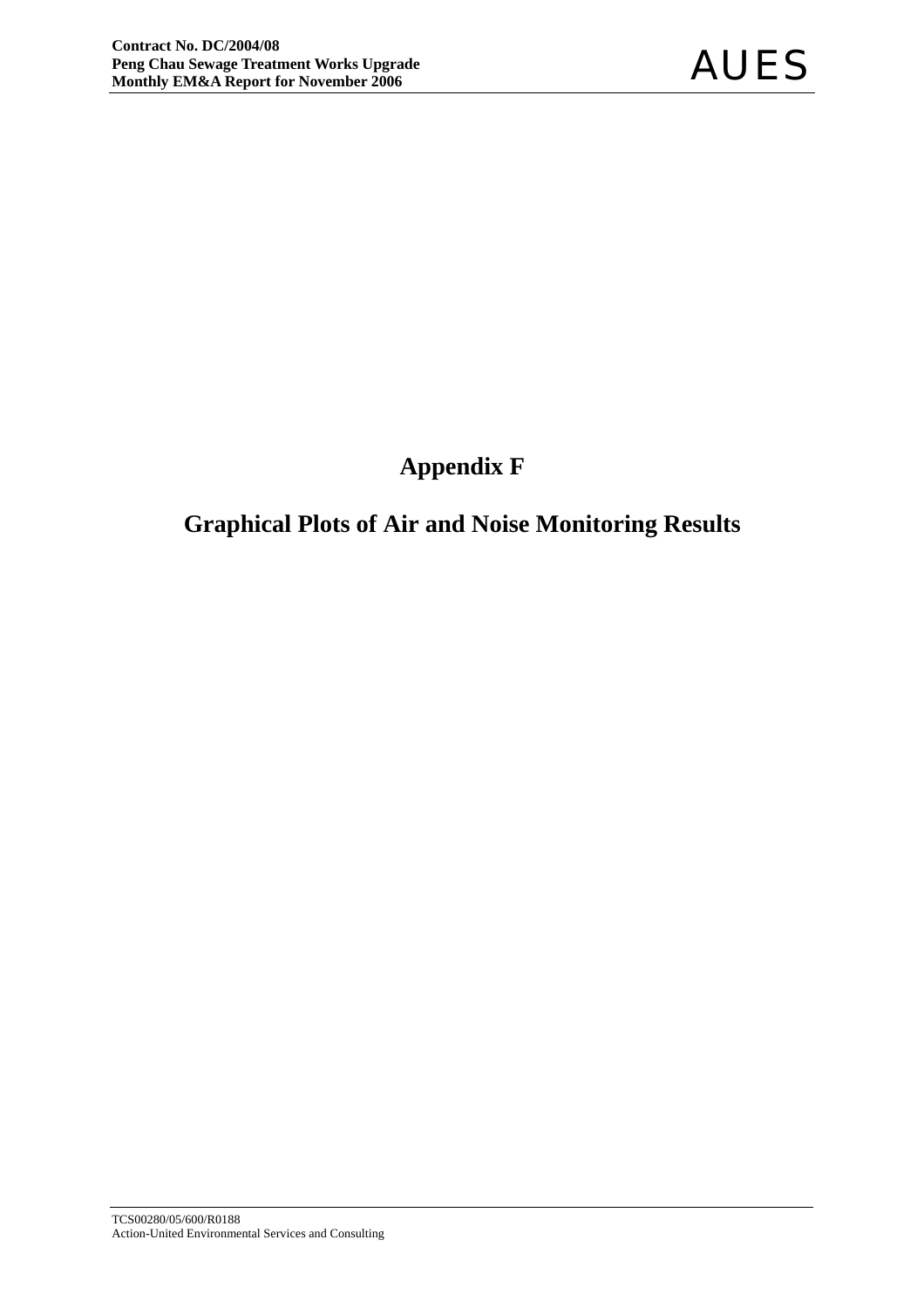



## AUES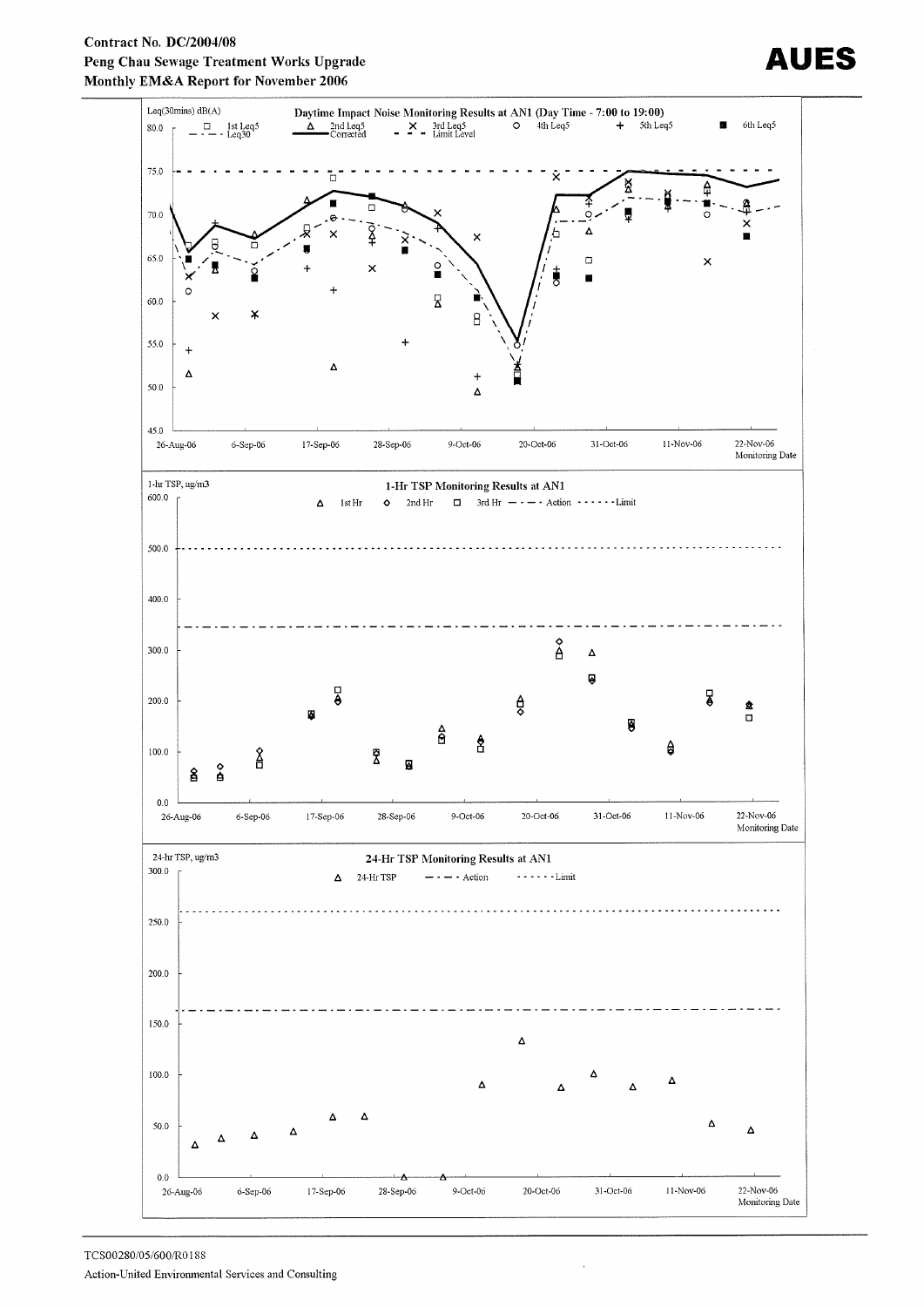## **Appendix G**

### **Meteorological Data in the Reporting Period**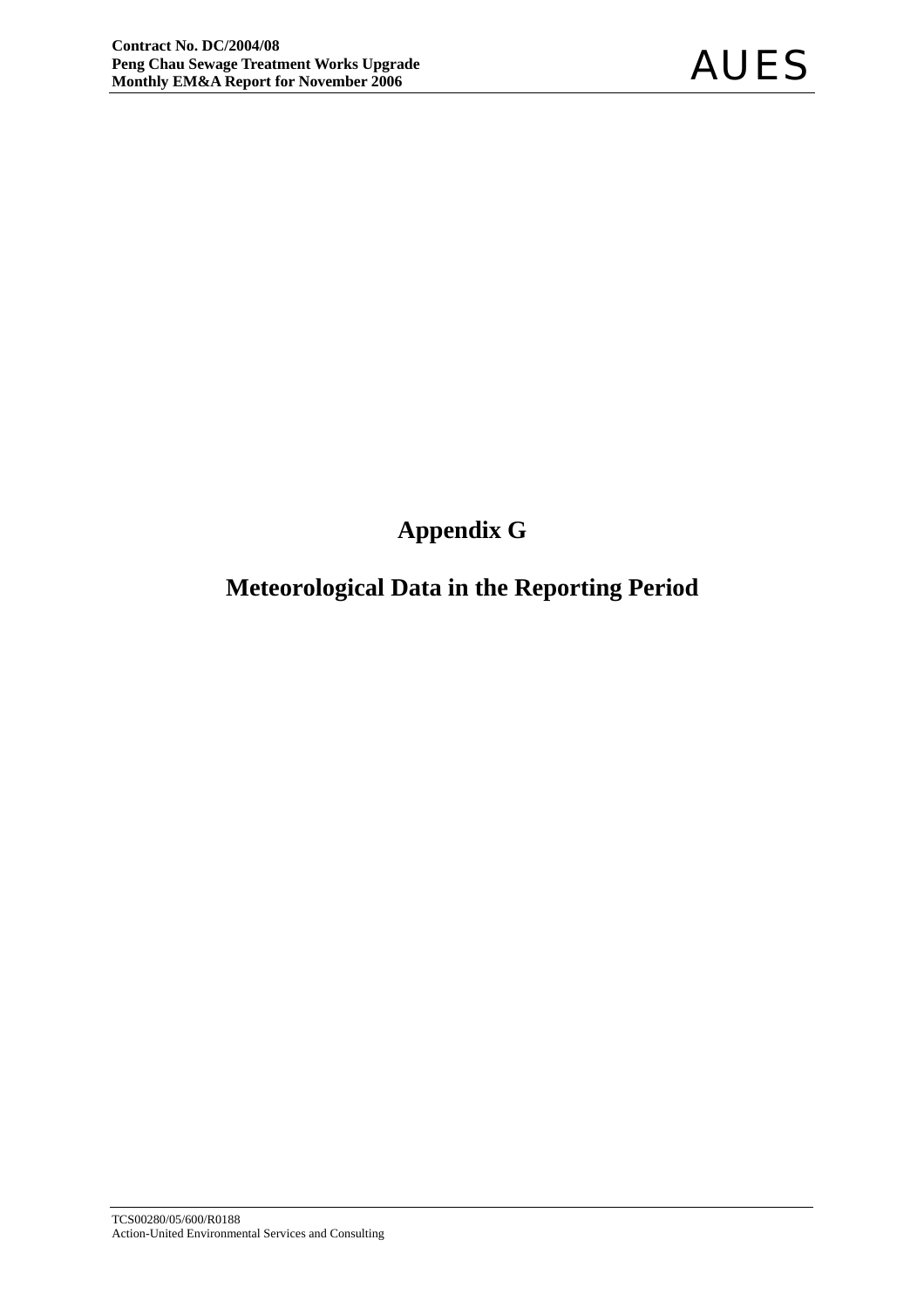|               |     |                                | <b>Peng Chau Weather Station</b> |                                                                         |                                |                                                          |                                 |  |  |  |
|---------------|-----|--------------------------------|----------------------------------|-------------------------------------------------------------------------|--------------------------------|----------------------------------------------------------|---------------------------------|--|--|--|
| Date          |     | Weather                        | <b>Total</b><br>(mm)             | <b>Mean Air</b><br><b>Rainfall Temperature</b><br>$({}^{\circ}{\rm C})$ | Wind<br><b>Speed</b><br>(km/h) | <b>Mean</b><br><b>Relative</b><br><b>Humidity</b><br>(%) | <b>Wind</b><br><b>Direction</b> |  |  |  |
| 26-Oct-06     | Thu | fine/hazy/moderate             |                                  | 25.8                                                                    | 22                             | 75                                                       | E                               |  |  |  |
| 27-Oct-06     | Fri | fine/ dry/ haze/ moderate      | Trace                            | 24.8                                                                    | 12                             | 80                                                       | ${\bf E}$                       |  |  |  |
| 28-Oct-06     | Sat | fine/haze/dry/moderate         | Trace                            | 24.1                                                                    | 18                             | 80                                                       | NW/N                            |  |  |  |
| 29-Oct-06     | Sun | fine/ dry/ hazy                | Trace                            |                                                                         | Holiday                        |                                                          |                                 |  |  |  |
| 30-Oct-06 Mon |     | sunny                          | 0.5                              | 26.7                                                                    | 9                              | 80                                                       | E/SE                            |  |  |  |
| 31-Oct-06     | Tue | dry/hazy/sunny/cloudy/moderate | Trace                            | 24.5                                                                    | 23                             | 55                                                       | NW/N                            |  |  |  |
| $1-Nov-06$    | Wed | cloudy/ dry/ haze/ rain        | $\frac{1}{2}$                    | 24.3                                                                    | 37                             | 50                                                       | $\mathbf N$                     |  |  |  |
| $2-Nov-06$    | Thu | cloudy/sunny/dry               | $\overline{a}$                   | 22.4                                                                    | 37                             |                                                          | $\mathbf N$                     |  |  |  |
| 3-Nov-06      | Fri | fine/ dry/ haze                | Trace                            | 23.4                                                                    | 19                             | 80                                                       | E                               |  |  |  |
| $4-Nov-06$    | Sat | fine/ dry/ haze/ moderate      |                                  | 22.8                                                                    | 12                             | 80                                                       | N/NE                            |  |  |  |
| 5-Nov-06      | Sun | fine/ dry/ hazy                | $\overline{\phantom{m}}$         | 25.1                                                                    | 12                             | 55                                                       | E                               |  |  |  |
| $6-Nov-06$    | Mon | fine/ dry/ moderate            | ۰                                | 24.1                                                                    | 9                              | 75                                                       | <b>NW</b>                       |  |  |  |
| $7-Nov-06$    | Tue | fine/ dry/ moderate            | $\sim$                           | 22.2                                                                    | 30                             | 75                                                       | E                               |  |  |  |
| 8-Nov-06      | Wed | fine/ dry/ moderate            | $\blacksquare$                   | 24.1                                                                    | 21                             | 75                                                       | E                               |  |  |  |
| $9-Nov-06$    | Thu | fine/haze/dry/moderate         | $\blacksquare$                   | 24.8                                                                    | 6                              | 85                                                       | Ε                               |  |  |  |
| 10-Nov-06     | Fri | fine/ dry/ cloudy/ haze        | $\overline{\phantom{0}}$         | 24.8                                                                    | 5                              | 85                                                       | <b>NW</b>                       |  |  |  |
| $11-Nov-06$   | Sat | fine/dry/haze/moderate         | $\overline{\phantom{m}}$         | 24.6                                                                    | 25                             | 90                                                       | NW/N                            |  |  |  |
| 12-Nov-06     | Sun | fine/ dry                      | $\blacksquare$                   | 23.1                                                                    | 28                             | 75                                                       | E                               |  |  |  |
| 13-Nov-06 Mon |     | cloudy/rain/moderate           | Trace                            | 21.9                                                                    | 21                             | 70                                                       | E                               |  |  |  |
| 14-Nov-06     | Tue | cloudy/rain/moderate           | 0.3                              | 24.3                                                                    | 20                             | 75                                                       | E                               |  |  |  |
| 15-Nov-06 Wed |     | cloudy/rain                    | 9.2                              | 21.1                                                                    | 35                             | 95                                                       | ${\bf E}$                       |  |  |  |
| 16-Nov-06     | Thu | cloudy/rain/moderate           | Trace                            | 21.8                                                                    | 27                             | 85                                                       | E                               |  |  |  |
| 17-Nov-06     | Fri | cloudy/sunny/moderate          |                                  | 22.9                                                                    | 22                             | 90                                                       | Ε                               |  |  |  |
| 18-Nov-06     | Sat | cloudy/moderate                | 1.6                              | 26.3                                                                    | 9                              | 80                                                       | E/SE                            |  |  |  |
| 19-Nov-06     | Sun | cloudy/moderate                | Trace                            | 25.6                                                                    | 24                             | 80                                                       | E/SE                            |  |  |  |
| 20-Nov-06 Mon |     | cloudy/rain/moderate           | Trace                            | 26                                                                      | 6                              | 85                                                       | E/SE                            |  |  |  |
| 21-Nov-06     | Tue | cloudy/rain/thunderstorms      | 66.5                             | 25.5                                                                    | 6                              | 90                                                       | Ε                               |  |  |  |
| $22$ -Nov-06  | Wed | cloudy/rain/moderate           | 9.7                              | 27                                                                      | $\overline{4}$                 | 70                                                       | SE/S                            |  |  |  |
| 23-Nov-06     | Thu | cloudy/rain/moderate           | 3                                | 26.8                                                                    | 10                             | 95                                                       | $\ensuremath{\text{NW}}$        |  |  |  |
| 24-Nov-06     | Fri | cloudy/moderate                |                                  | 25.5                                                                    | 28                             | 80                                                       | E                               |  |  |  |
| 25-Nov-06     | Sat | cloudy/rain/moderate           | Trace                            | 26.3                                                                    | 13                             | 80                                                       | E                               |  |  |  |

#### **Meteorological Data Extracted from HKO in the Reporting Period**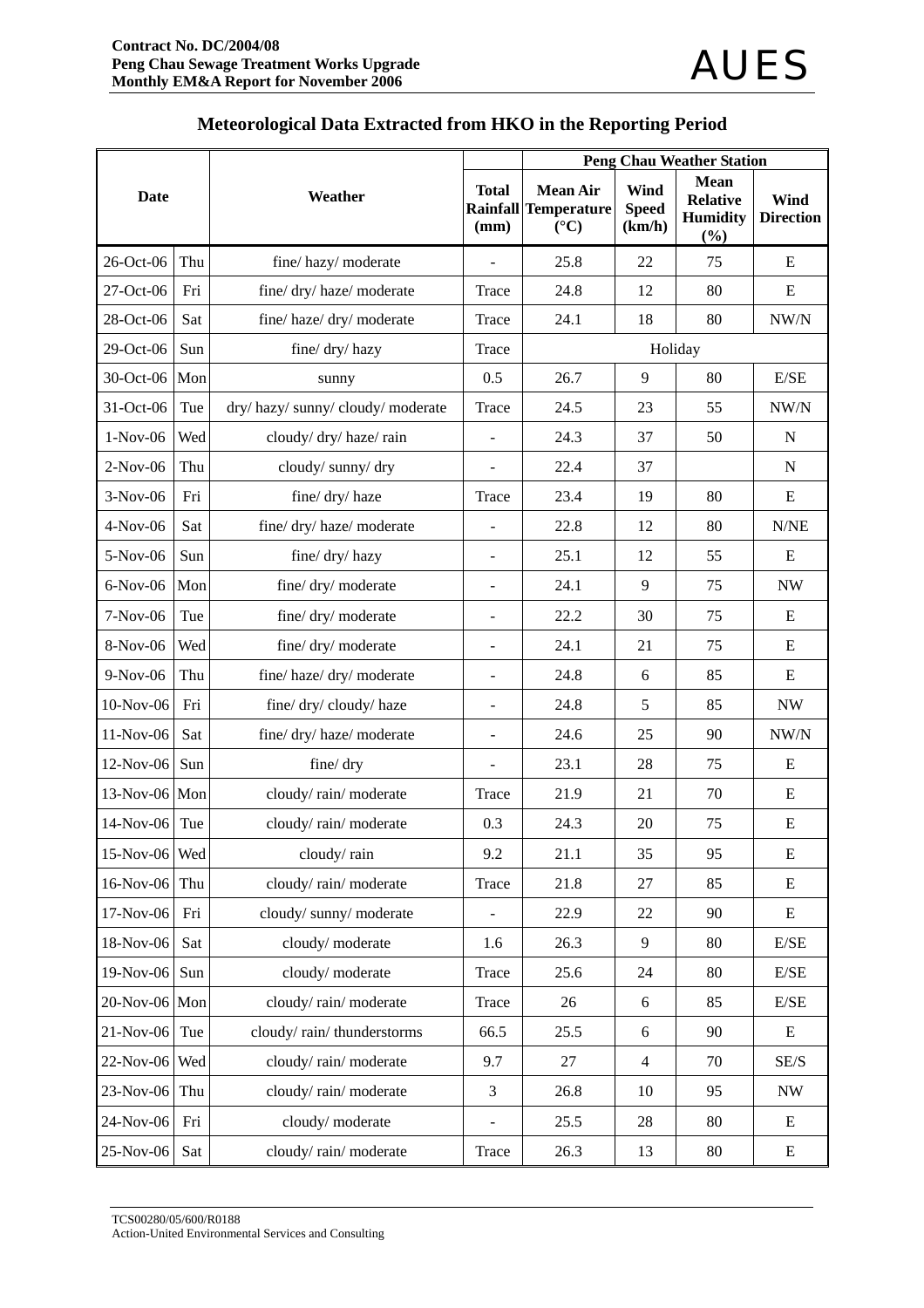## **Appendix H**

## **Three-Month Rolling Program**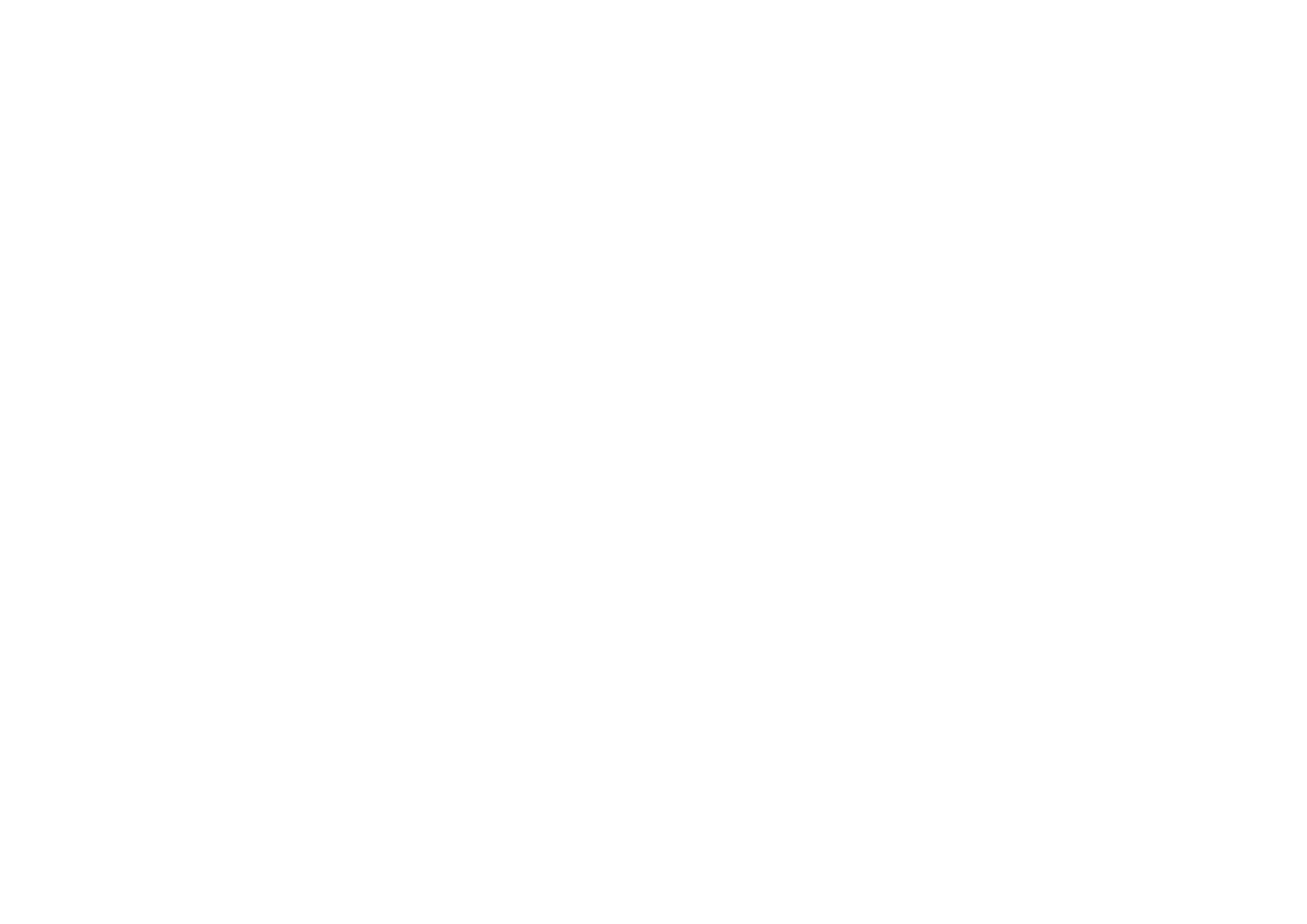# Drainage Services Department<br>Contract No. DC/2004/08<br>Upgradding of Pang Chau Sewage Treatment Works<br>3-Months Rolling Programme

| $10-$         | <b>Task Name</b>                                                                           |                                                      |                                                                           |               | <b>Ournfon</b>      |                |                                   |   | 2005              |                                    |                         | 2006<br>2007                             |
|---------------|--------------------------------------------------------------------------------------------|------------------------------------------------------|---------------------------------------------------------------------------|---------------|---------------------|----------------|-----------------------------------|---|-------------------|------------------------------------|-------------------------|------------------------------------------|
|               |                                                                                            |                                                      |                                                                           |               |                     | Start          | Firish                            |   |                   | 4 5 6 7 8 9 10 11 12 1 2 3 4 5 6 7 |                         | 8 9 10 11 12 1 2 3 4 5<br>6 <sup>7</sup> |
| 41            | Survey check                                                                               |                                                      |                                                                           |               | 2 days              | 8/8/06         | 9/8/06                            |   |                   |                                    |                         | 100%                                     |
| 42            | Batasting of Cap and assemble the cover unit of Cap                                        |                                                      |                                                                           |               | 14 days             | 10/8/06        | 25/5/06                           |   |                   |                                    |                         | <b>NA100%</b>                            |
| 43            | Place Apron Stone                                                                          |                                                      |                                                                           |               | 7 days              | 26/8/06        | 2,9.06                            |   |                   |                                    |                         | <b>M-100%</b>                            |
| 44            | Record Survey of the backfilled trench                                                     |                                                      |                                                                           |               | $7 \frac{dy}{s}$    | 4/9/06         | 11/9/06                           |   |                   |                                    |                         | 80%                                      |
| 45            | Contract completion date                                                                   |                                                      |                                                                           |               | 0 days              | 25/10/06       | 25/10/06                          |   |                   |                                    |                         | 25/10                                    |
| 46            | Section 8 - DN 250 Sewsge Pumping Mains at Peng Lai Road (CH B+252.12 to CH B +<br>100.00) |                                                      | 401 days                                                                  | 4/8/05        | 18/11/06            |                |                                   |   |                   |                                    |                         |                                          |
| -47           | Apply TTMS for HyD, HKPF & TD approval                                                     |                                                      |                                                                           |               | $55 \text{ days}$   | 4/3/05         | 8/10/05                           |   |                   |                                    |                         |                                          |
| 48            | Trial pit excevation CH B + 100.00                                                         |                                                      |                                                                           |               | 6 days              | 14/9/05        | 20/9/05                           |   |                   |                                    |                         |                                          |
| 49            | Trial pit of CH B + 50.00                                                                  |                                                      |                                                                           |               | 18 days             | 3/10/05        | 22/10/05                          |   |                   |                                    |                         |                                          |
| 50            | Trial pit at CH B + 0.00/CH A + 95.74                                                      |                                                      |                                                                           |               | 4 days              | 24/10/05       | 27/10/05                          |   |                   | -100%                              |                         |                                          |
| 51            | Agreement of pipe alignments                                                               |                                                      |                                                                           |               | 50 days             | 28/10/05       | 24/12/05                          |   |                   |                                    | 7100%                   |                                          |
| 52            | Pipe Diversion ( CH B+100.00 & CH B+252.12)                                                |                                                      |                                                                           |               | 164 days            | 15/10/05       | 25/4/06                           |   |                   |                                    |                         |                                          |
| 53            | <b>Triat Run</b>                                                                           |                                                      |                                                                           |               | 4 days              | 15/10/05       | 18/10/05                          |   |                   | 100%                               |                         |                                          |
| 54            |                                                                                            | TTMS Implementation (CH B+252.12 to CH B+200.00)     |                                                                           |               | 1 day               | 18/10/05       | 18/10/05                          |   |                   | ,100%                              |                         |                                          |
| 65            | Laying the temporary pumping mains                                                         |                                                      |                                                                           |               | 2 day               | 24/10/05       | 25/10/05                          |   |                   | -,100%                             |                         |                                          |
| -56           |                                                                                            | TTMS implementation (CH B+ 200.00 to CH B+100.00)    |                                                                           |               | 1 day               | 26/10/05       | 26/10/05                          |   |                   | 100%                               |                         |                                          |
| 37            | Laying the temporary pumping mains                                                         |                                                      |                                                                           |               | 5 days              | 26/10/05       | 31/10/05                          |   |                   | 100%                               |                         |                                          |
| 58            |                                                                                            | Concrete surround to the temporary pumping mains     |                                                                           |               | 14 days             | 26/10/05       | 10/11/05                          |   |                   | ,100%                              |                         |                                          |
| -55           |                                                                                            | Final approval of diversion of existing pumping main |                                                                           |               | 40 days             | 11/11/05       | 29/12/05                          |   |                   |                                    | HOO%                    |                                          |
| 60            |                                                                                            |                                                      | Diversion of the existing pump mains & testing (CH B+ 252.12 to CH B+100) |               | 100 days            | 30/12/05       | 25/4/06                           |   |                   |                                    |                         | 100%                                     |
| 61            | Pipe Laying CH B (CH B+100.00 to CH B+252.12)                                              |                                                      |                                                                           |               | 167 days            | 9/5/06         | 18/11/06                          |   |                   |                                    |                         |                                          |
| 62            |                                                                                            | TTMS implementation (CH B+100.00 to CH B+200.00).    |                                                                           |               | 1 day               | 9/5/06         | 9/5/06                            |   |                   |                                    |                         | -100%                                    |
| 63            | Erect the safety guardrail along the bridge                                                |                                                      |                                                                           |               | 3 days              | 10/5/06        | 12/5/06                           |   |                   |                                    |                         | -100%                                    |
| 64            |                                                                                            | Remove the abandoned pipes & casting the base        |                                                                           |               | 60 days             | 15/5/06        | 22/7/06                           |   |                   |                                    |                         |                                          |
| 65            | Leying the twin DN250 Di pumping mains                                                     |                                                      |                                                                           |               | 50 days             | 13/6/06        | 9/8/06                            |   |                   |                                    |                         |                                          |
| 66            |                                                                                            | TTMS implementation (CH B+ 200.00 to CH B+247.64)    |                                                                           |               | 1 day               | 10/8/06        | 10/3/06                           |   |                   |                                    |                         |                                          |
| 767           | Erect the safety guardrall along the bridge                                                |                                                      |                                                                           |               | $5 \frac{1}{2}$     | 11/8/06        | 16/3/06                           |   |                   |                                    |                         |                                          |
| 68            |                                                                                            | Remove the abandoned pipes and casting the base      |                                                                           |               | 21 days             | <b>17/8/06</b> | 9/9/06                            |   |                   |                                    |                         |                                          |
| -69           | Laying the twin DN250 Di pumping mains                                                     |                                                      |                                                                           |               | $30 \frac{dayx}{ }$ | 11/9/06        | 14/10/06                          |   |                   |                                    |                         |                                          |
| 70            |                                                                                            |                                                      | Construction of air valve chamber and lay inlet pumping mains - V.O. No.3 |               | 30 days             | 16/10/06       | <b>16/11/06</b>                   |   |                   |                                    |                         |                                          |
| 71            | Pipe Laying at CHA (CHB+100,00 to CHA+0.00)                                                |                                                      |                                                                           |               | 102 days            | 5/8/06         | 30/9/08                           |   |                   |                                    |                         |                                          |
| 72            | Excavation and shoring                                                                     |                                                      |                                                                           |               | 60 days             | 5/6/05         | 12/8/06                           |   |                   |                                    |                         |                                          |
| 73            | Pipe laying, troust block casting                                                          |                                                      |                                                                           |               | 80 days             | 28/6/06        | 28/9/06                           |   |                   |                                    |                         |                                          |
| 74            | Pipe lesting                                                                               |                                                      |                                                                           |               | 7 days              | 23/9/06        | 30/9/06                           |   |                   |                                    |                         | 图 0%                                     |
| 75            | Section I - Partion R (STC & ESC)                                                          |                                                      |                                                                           |               | 632 days            | 3/8/05         | 15/8/07                           |   |                   |                                    |                         |                                          |
| 76            | Site Clearance and remove the weeds                                                        |                                                      |                                                                           |               | 20 days             | 3/6/05         | 27/6/05                           |   | -400%             |                                    |                         |                                          |
| 77            | Erect the hoarding                                                                         |                                                      |                                                                           |               | 60 days             | 1/7/05         | 9/9/05                            |   |                   | 100%                               |                         |                                          |
| 78            | Tree Transplanting                                                                         |                                                      |                                                                           |               | $25$ days           | 6/7/05         | 8/8/05                            |   | <b>BERRY TOOK</b> |                                    |                         |                                          |
| 75            | Plant mobilization & Sheetpling delivery on GL1/A-J                                        |                                                      |                                                                           |               | 49 days             | 18/11/05       | 18/1/06                           |   |                   |                                    | 100%                    |                                          |
| 80            | Sheetpiing for chloring tank construction                                                  |                                                      |                                                                           |               | 170 days            | 20/2/06        | 5/9/06                            |   |                   |                                    |                         | $-60%$                                   |
|               |                                                                                            |                                                      |                                                                           |               |                     |                |                                   |   |                   |                                    |                         |                                          |
|               |                                                                                            |                                                      |                                                                           |               |                     |                | Rolled Up Critical Task [11/1/1/2 |   |                   | Spit                               |                         | Group By Summary                         |
|               |                                                                                            | Task                                                 |                                                                           | Milestone     | ◈                   |                |                                   |   |                   |                                    | $1 + 1 + 1 + 1 + 1 + 1$ |                                          |
| Date: 29/8/06 | Project: Peng Chau-3months                                                                 | Critical Task                                        |                                                                           | Summary       |                     |                | Roled Up Milestone                | ◇ |                   | <b>External Tasks</b>              | 54 K (Y) 2              |                                          |
|               |                                                                                            | Progress                                             |                                                                           | Roted Up Task |                     |                | Roled Up Progress                 |   |                   | Project Summary                    | <u> Kamaanaan Ka</u>    |                                          |
|               | Page 2<br>ACCIONA ATAL JV                                                                  |                                                      |                                                                           |               |                     |                |                                   |   |                   |                                    |                         |                                          |